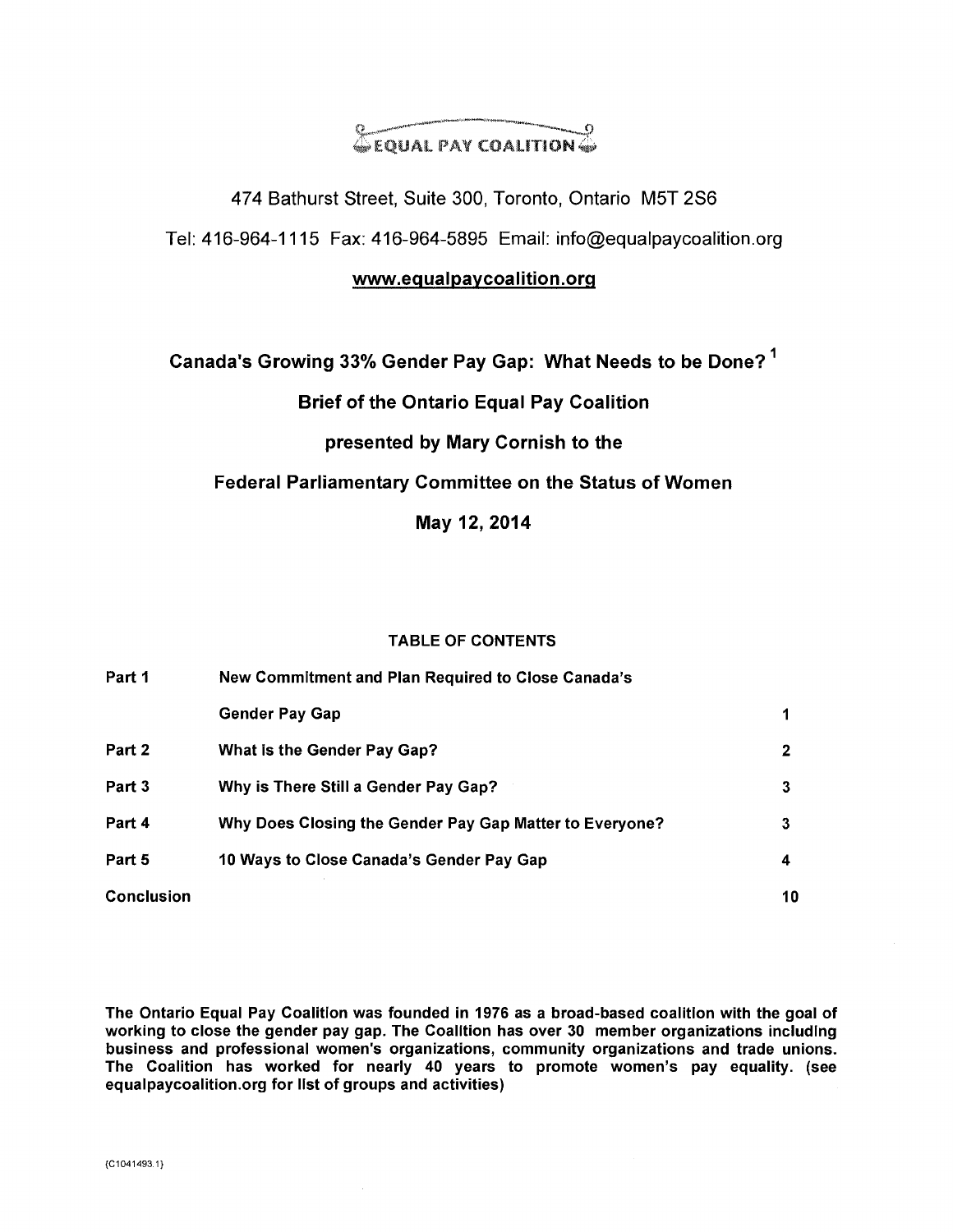### **Part 1 New Commitment and Plan Required to Close Canada's Gender Pay Gap**

Canada's pay gap between men and women based on average annual earnings got worse, not better, between 2010 and 2011 — the most recent data available - going up from 32% to  $33\%$ .<sup>2</sup> In 1984, the gender pay gap stood at 43%. 30 years later we have only closed the gap by 10 percentage points. Women still earn only about 67 cents for each dollar men earn — leaving them far behind the male starting line in the labour market. Based on this rate of progress as set out in Appendix A, it will take another 62 years before Canadian men and women take home on average the same earnings each year.

Canada clearly needs its legislators and policy makers to make a new commitment and launch a comprehensive plan with reasonable time frames to end this persistent economic inequality.<sup>3</sup> Women's pay is critical to individual, family, community and national prosperity. Women are almost half of Canada's workforce and 62% of Canada's university graduates. Such a large gender pay gap represents a failure to harness the economic potential of Canadian women and impedes Canada's economy recovery and future equitable development. In fact, the Conference Board of Canada awarded Canada a "C" for its gender income gap, behind 10 other western economies. While the EU and many other OECD countries have lower gender pay gaps, Canada and the US lag behind with about the same gender pay gap (Using US measure, both are at 23% based on full time full year median earnings). It's time for speedier progress so Canada retains its competitive position and human rights leadership. Too much harm will be done otherwise.

Gender pay gaps are one of the most enduring features of world labour markets. with many different and intersecting causes.<sup>4</sup> Clearl y current Canadian measures to address pay inequality are not effective enough to counter the many different and intersecting social and economic barriers and prejudice women face in gaining an equal earning position. Given this complexity, closing the gender pay gap requires commitment, planning and many coordinated actions by diverse labour market institutions at the national, provincial and municipal levels.

This brief recommends the following 10 key ways to tackle closing the gender pay gap. It highlights a range of municipal, provincial, national and international best practices to guide legislators and policy makers as they work civil society institutions to achieve the goal of building a labour market which delivers equal earnings on average to men and women.

**10 Ways:** 1) Treat closing the gap as a human rights priority; 2) Raise awareness with annual Equal Pay Days and education; 3) Develop closing the gender pay gap plans; 4) Enforce and expand pay equity laws; 5) Effective employment equity law and policies; 6) Promote access to collective bargaining; 7) Increase the minimum wage; 8) Provide affordable and accessible child care; 9) Mainstream equity compliance into government laws and policies; and 10) Mainstream equity compliance into workplaces and businesses.

But first, this Brief provides a summary answer to the following questions to lay the groundwork: • What is the Gender Pay Gap? •Why Do We Still Have One? • Why Does Closing the Gender Pay Gap Matter to Everyone? Attached as Appendices A-D are various charts which provide the Statistics Canada data relied on in this Brief.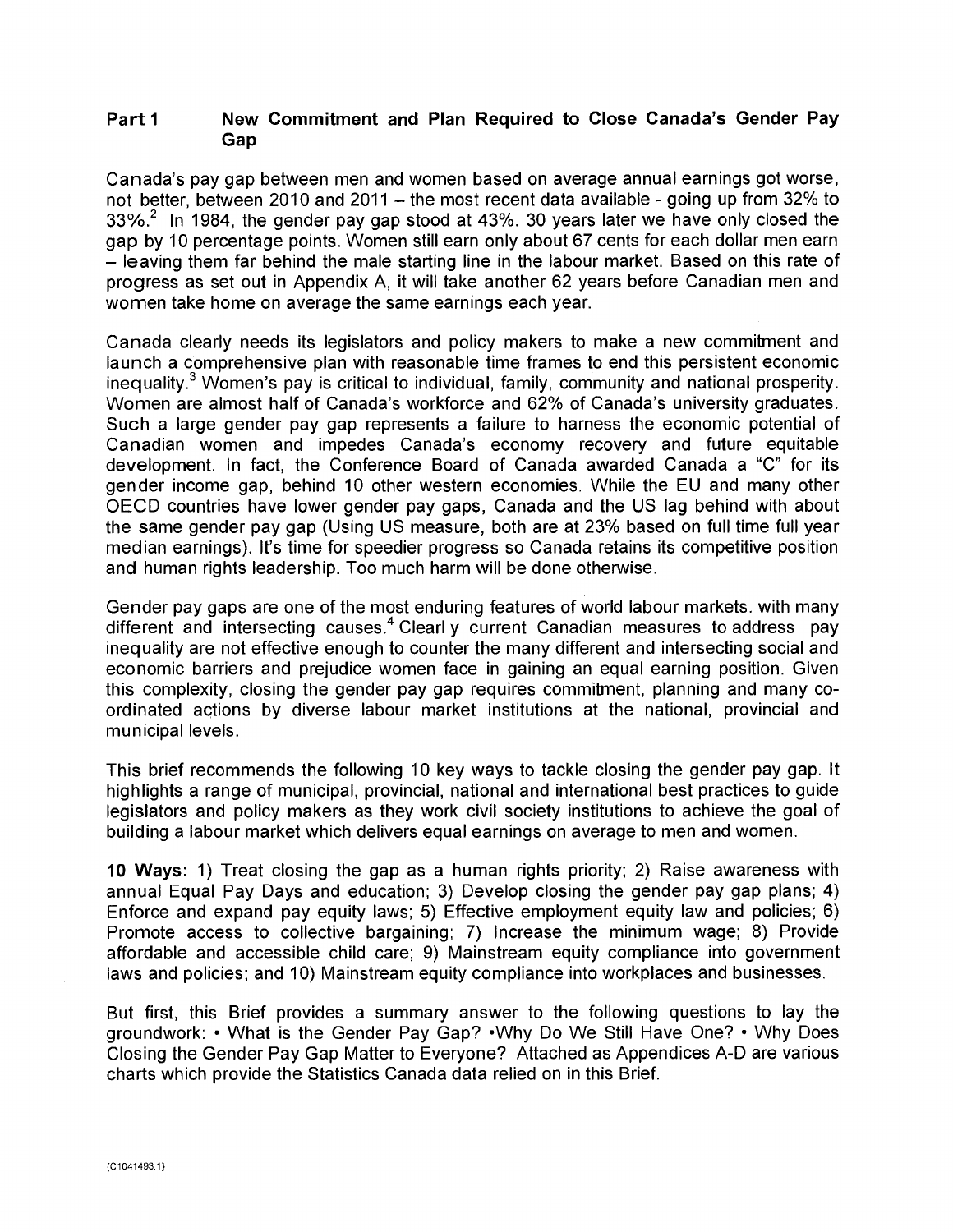The gender pay gap represents the difference between the earnings of men and women in a jurisdiction. It can be measured in a number of ways, including total average or median annual earnings, full-time full-year or hourly. While some argue that an hourly measure should be used, $<sup>5</sup>$  this brief uses average annual earnings as the main gap measure, since it</sup> includes all types of work and women represent 7 out of 10 part time workers. It gives the best picture of what earnings Canadian women have available to support themselves and their families each year. It also includes women's self-employment earnings. As well, this measure broadens the dialogue and helps legislators, policy makers, employers and unions focus on the entire gamut of measures that can be deployed to put women in an equal earnings position with men in the labour market. (Note: A decrease in the gender pay gap may not represent actual progress for women but, rather, deteriorating conditions for men the "composition effect." As well, focusing only on the hourly gap measure fails to account for predominance in occupations and industries where employers structure their work as part time and temporary. Women's part-time work is often not voluntary.) $^6$ 

The latest 2011 figures (Appendix A) show that Canadian men on average annually take home \$16,000 more than women. Men's average annual earnings increased by \$400 from \$47,800 in 2010 to \$48,100 in 2011 while women's average earnings decreased by \$500.00 from \$32,600 in 2010 to \$32,100 in 2011. Women's earnings in 2011 are only \$400 more than they were in 2008. Canadian men's average annual earnings took a dip with the 2008 recession and started to rebound in 2011. Unfortunately this does not lead to a narrowing of the gender pay gap between 2010 and 2011.

It is also useful to break out the different pay gaps by occupational categories (Appendix B. For example, women in management occupations also saw a decrease of \$1800 in their average annual earnings from \$62,600 in 2010 to \$60,800 in 2011. In 2011, they still earned \$23,600 less on average than men in management occupations. In fact, Appendix B shows that women earn less than men on average in all occupational categories. Even in the occupational category of "social science, education, government service and religion" where many women predominate, women at \$44,500 earn on average \$20,200 less annually than men. In the Health occupational category which is most highly female predominant category, women earn \$50,700 less annually on average than men. As well, a review of the Statistics Canada date on Canadian industrial sectors, also shows that women earn less than men in all industry sectors. (Appendix C).

Despite women's substantial investments in their education, the data shows that women earn less than men in all occupational categories, all industrial sectors and at all education levels.<sup>7</sup> As highlighted by the 2004 Federal Pay Equity Task Force report, the gender pay gap is also experienced more acutely by those who experience multiple forms of discrimination. Racialized women, immigrant women, Aboriginal women and women with disabilities suffer from substantially higher pay gaps. $89$  As well, there is a gender pay gap experienced by self-employed women. Based on 2005 census data, men with selfemployment income earned an average \$20,080 from self-employment earnings, compared with  $$12,000$  for women with self-employment income – a difference of  $$8,800$ .

Even when you compare women's and men's earnings based on the full-time, full-year measure, it also reveals an increase in the gender pay gap from 26.4% in 2010 to 28% in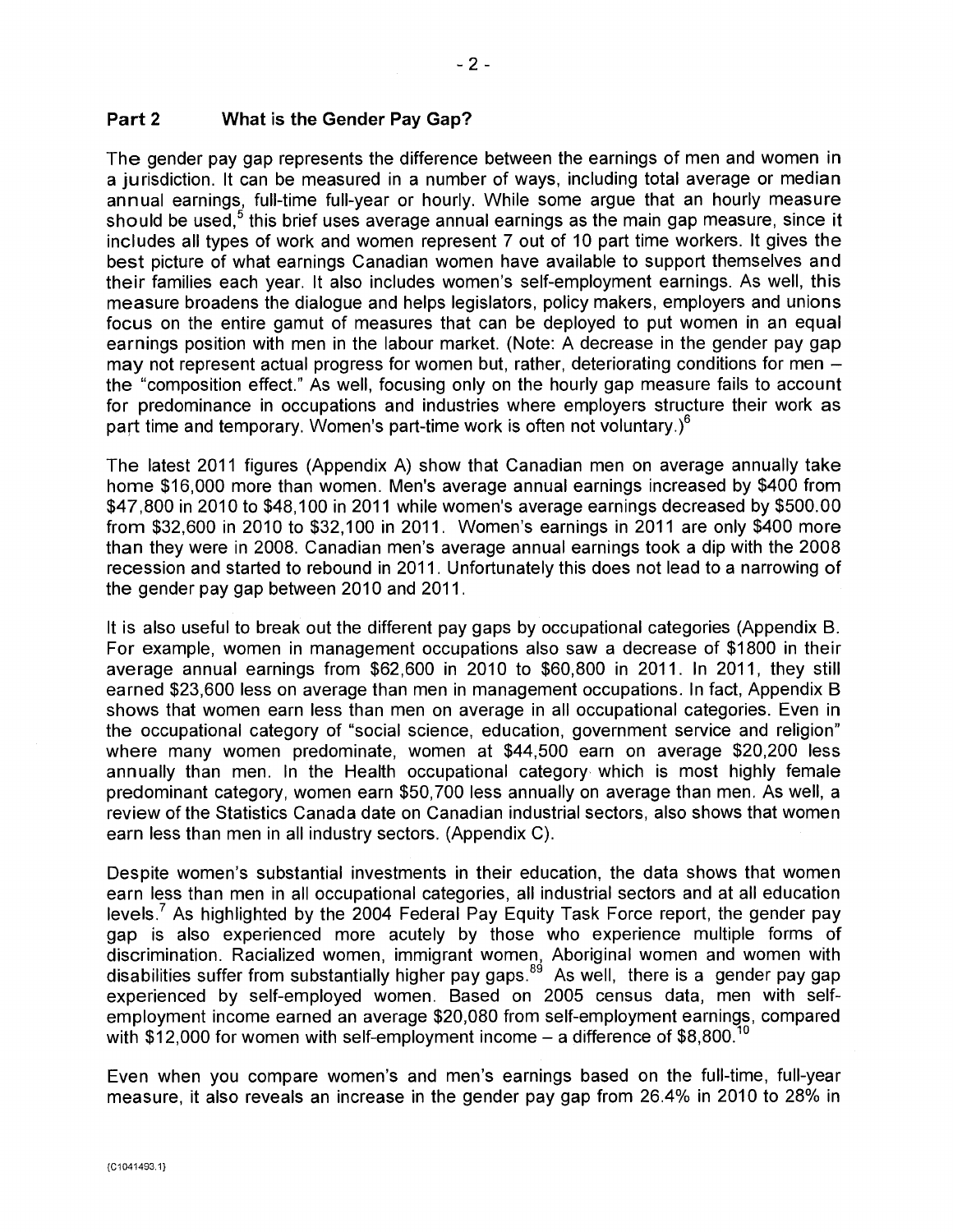2011. (Appendix D) The only measure where women saw a minor improvement is the gap based on women's hourly wage measure which decreased between 2010 and 2011 by 1.2 %.(Appendix D). Not much progress given that it fails to account for the circumstances of Canadian women who work part-time, face employment barriers in getting higher paid work or who can't get paid work at all. Regardless of how you measure the gap, what is clear is that the Canada's gap remains shockingly high, given that more than 60 years has passed since world governments including Canada passed ILO Conventions 100 and 111 requiring equal treatment in employment and occupations and equal pay for work of equal value.

# **Part 3 Why is There Still a Gender Pay Gap?**

Throughout their lives, women face systemic barriers in accessing the same pay as men. According to a report by international pay equity scholar Dr. Pat Armstrong,<sup>11</sup> the gender pay gap is caused by the following three features of Canada's labour market, which interact to yield substantially lower pay for women than men:

1) The majority of women are segregated from men into different work and different workplaces. In Canada, 67% of women work in traditional occupations such as teaching, nursing, clerical, admin or sales and service jobs.(2009);<sup>12</sup>

2) In general, women's segregated work is paid less than men's work. The higher the concentration of women, the lower the pay. Women's skills and competencies are undervalued because of their association with women, as are sectors and industries such as health care and services in which women predominate; and

3) Women's lower pay reflects the systemic undervaluation of women's work relative to that of men.

The above three factors, Dr. Armstrong writes: "combine to create pervasive and often invisible discrimination...The size and persistence of the wage gap clearly indicates that the problem does not stem simply from individual women and their capacities or from the practices of a few employers. Although there are certainly differences in the way individual women are treated by individual employers, women as a group face a common set of practices that disadvantage them in the labour force."<sup>13</sup> These include: gender-biased compensation and employment practices; ineffective or no employment equity laws; insufficient employment and training supports; and lack of affordable child care.

# **Part 4 Why Does Closing the Gender Pay Gap Matter to Everyone?**

**A violation of human rights:** Discriminatory pay gaps are a violation of human rights. International gender equality obligations ratified by Canada and detailed in the federal 2004 Pay Equity Task Force report require governments to have in place mechanisms which use the maximum available resources to ensure women workers receive pay and employment opportunities without discrimination.<sup>14</sup> As well, the Canadian Human Rights Act and the Canadian Charter of Rights and Freedoms represent Canada's guarantee to its women workers that they will not be denied equal treatment in the economy.

**Women, families and communities suffer from pay inequality:** At the current slow rate of progress, Canadian women will have to work 15 years longer to earn the same pay which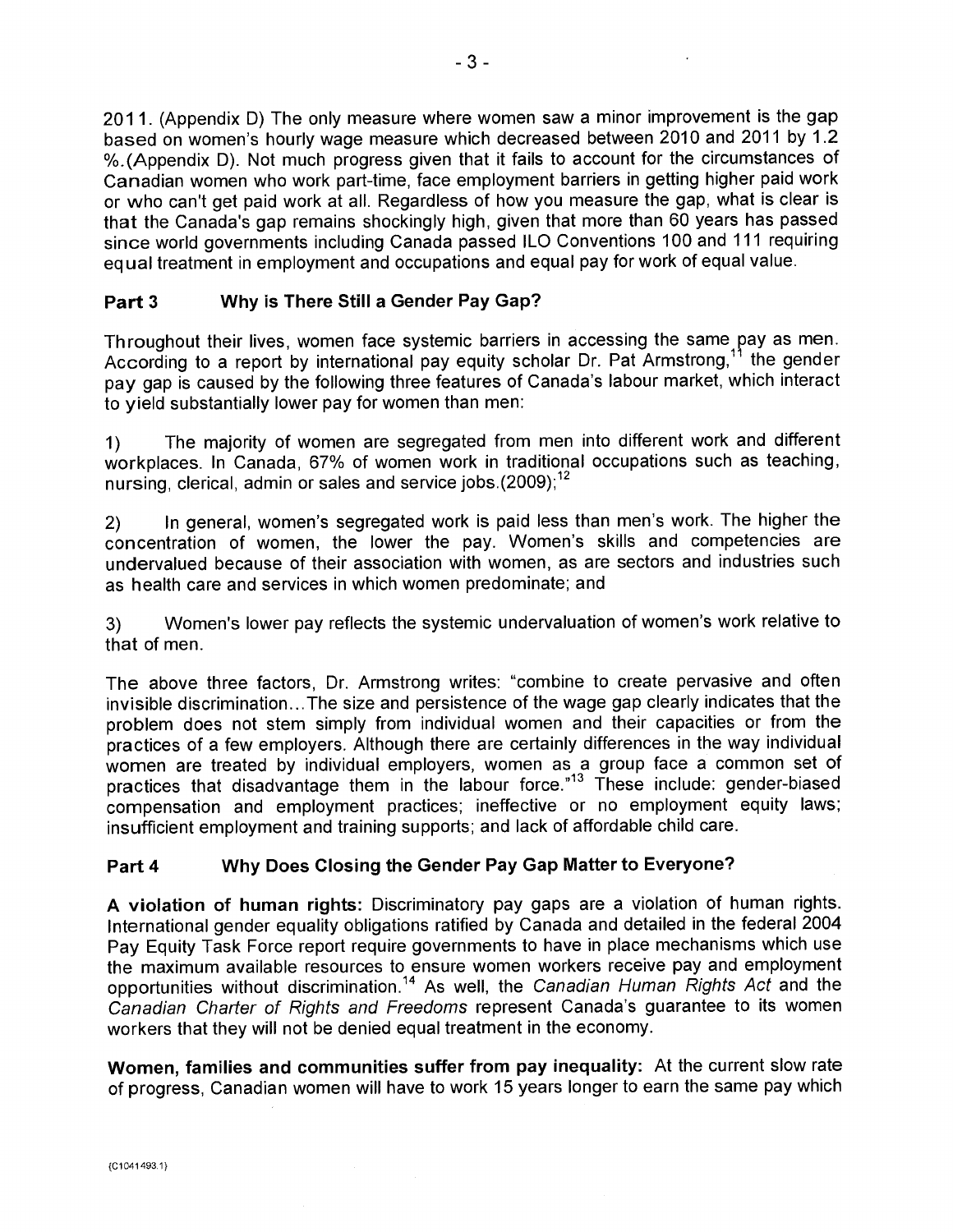**men** earn by age 65. Pay inequality produces low pay, economic insecurity and poverty for Canadian women and their families. In Canada, women account for 60% of all minimumwage workers. This over-representation of women at low wages and part-time hours cuts across all age groups. As labour market expert Monica Townson found in her 2010 CCPA report, "Women's Poverty and the Recession": "Women who head lone-parent families are still one of the poorest groups in Canada. On average, their incomes are \$7,500 below the poverty line."<sup>15</sup> Poverty follows women into their retirement: 41.5% of single, widowed or divorced women over 65 live in poverty. The gender pay gap widens when women have children, and particularly when they work part-time. Women with children earn an additional 12% less than women without children. Women's opportunities for higher pay are limited by the family responsibilities which they still disproportionately bear. While the vast majority of mothers now work in the paid labour force – almost 70% of women with children under five are working – women with children have a significantly lower employment rate than men with children.<sup>16</sup> The bottom line for women is that bringing home substantially less pay than men affects them throughout their lives, putting women and their children at a higher risk for poverty and reducing their lifetime earnings and retirement income.

**Pay equality is a key economic driver:** Pay equity is good for business and pay inequity is bad for it. The estimated annual lost income potential of Canadian women as a result of unequal income and labour force participation rates, according to a 2005 Royal Bank of Canada report, was \$125 billion.<sup>17</sup> Closing the gender pay gap benefits employers, employees and the country more generally by creating quality jobs with fair pay. Canada needs to heed organizations like the World Bank, the UN and the ILO who have all warned governments and businesses that economies will not recover and grow equitably without integrating measures to bring pay equality to men and women. In the words of the World Economic Forum's 2013 Global Gender Gap Report: "The most important determinant of a country's competitiveness is its human talent—the skills, education and productivity of its workforce—and women account for one-half of the potential talent base throughout the world."<sup>18</sup> The World Bank president states: "When countries value girls and women as much as boys and men; when they invest in their health, education, and skills training; when they give women greater opportunities to participate in the economy, manage incomes, own and run businesses – the benefits extend far beyond individual girls and women to their children and families, to their communities, to societies and economies at large."<sup>19</sup>

# **Part 5 10 Ways to Close Canada's Gender Pay Gap**

# **Step #1 Treat closing the gap as a human rights priority**

Ensuring an equal society is a hallmark of democratic governance. Given that pay and employment discrimination is against the law, measures to close the pay gap should be treated with special importance as a human rights remedy. Women's right to equal pay and employment opportunities is not a frill or a perk to be ignored when inconvenient or costly. Human rights are supposed to be guaranteed. A human rights-based focus keeps this in the forefront, particularly when it comes to discussions of austerity measures.<sup>20</sup> Making workers who are owed pay equity adjustments or require equality-promoting measures bear the brunt of austerity measures increases rather than closes the pay gap. Women first need effective laws and policies to get an equal place in the labour market before they are asked to bear any share of austerity measures.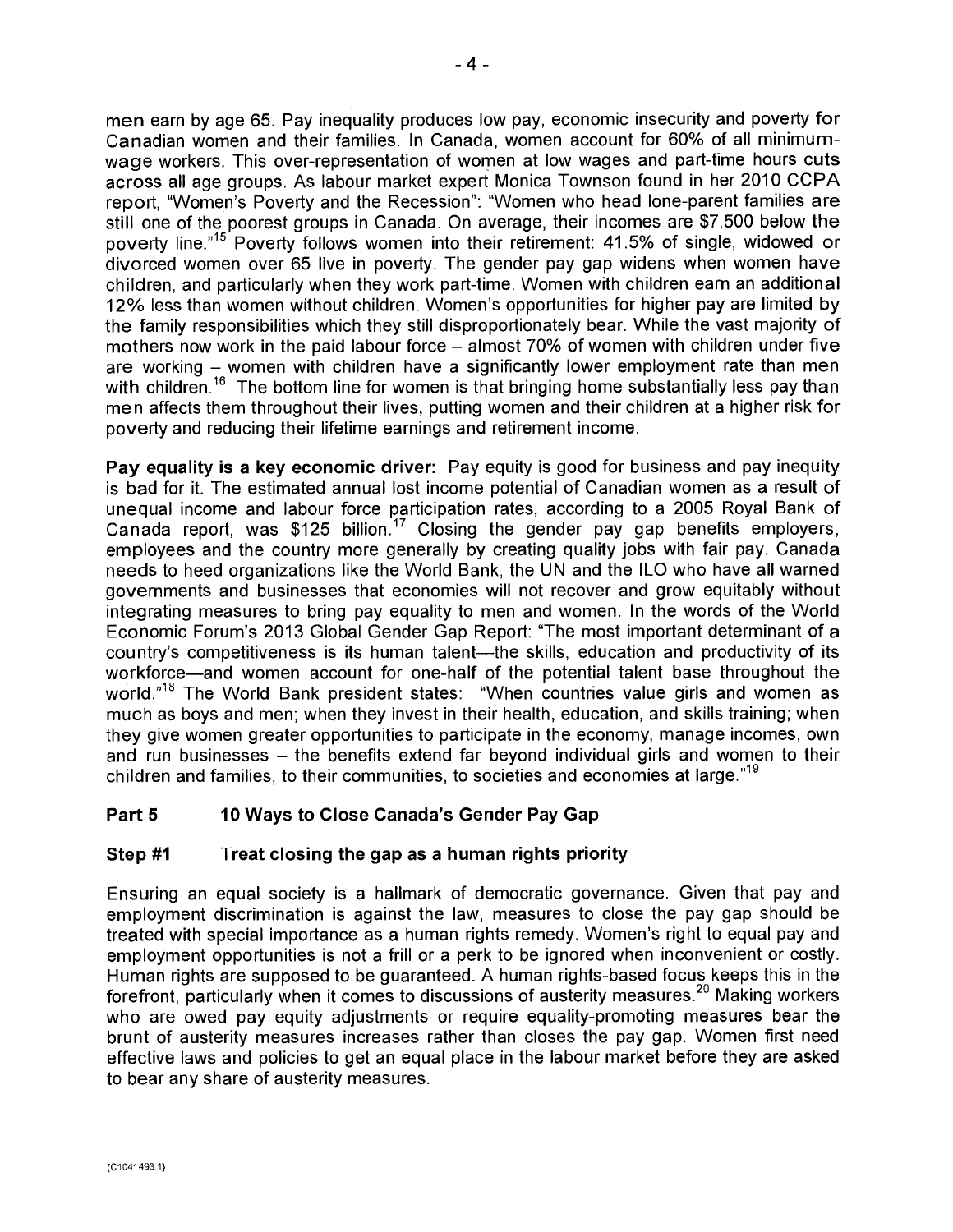At the federal level, there is no apparent focus on closing the gender pay gap as a human rights priority. To the contrary, the 2009 Public Sector Equitable Compensation Act eliminated the right of women working for the federal government and other key government employers to have their pay equity rights adjudicated under the Canadian Human Rights Act. At the same, the Government has still not proclaimed PSECA leaving those workers in limbo. The pay equity rights of these workers should be restored.

# **Step #2 Raise awareness through annual Equal Pay Days and education**

Despite the overwhelming evidence of the gender pay gap, there are many who believe it is a matter for the history books. There is a need to raise awareness about the gender pay gap in order to ignite action to close it. Annual Equal Pay Days are a key way to do this. Canada needs to join many countries around the world such as the US, EU states and Australia who have declared such days to recognize the value of women's work, the hardships created by the pay inequalities women face and the need to plan to close the gender pay gap. The Ontario government recognized the injustice of Ontario's 31.5% pay gap by committing on April 8, 2014 to eliminating it and recognizing April 16, 2014 as Equal Pay Day. The Coalition has called for an Ontario without a gender pay gap by 2025.

The Federal government needs to declare an annual Equal Pay Day and can look for inspiration to major government campaigns conducted worldwide. For example, the U.S. White House convened a U.S. National Equal Pay Task Force in 2010 which reported in 2013. The White House website includes eye-catching outreach and educational materials on closing the pay gap. Prime Minister Stephen Harper could similarly focus on closing the gender pay gap on his webpages. U.S. enforcement agencies host multiple Equal Pay Day events every year. In 2012, the U.S. Department of Labour held an open contest to create Equal Pay Apps which provide users with, for example: wage data, interview and negotiation skills, and connects users to equal-pay related social networks, empowering women to demand equal pay.<sup>21</sup> Human Resources Development Canada could learn much from such actions and should mount a major enforcement campaign.

With its gender pay gap stagnating. the EU marks Equal Pay Day by promoting initiatives to tackle the pay gap on many fronts and sharing good practices.<sup>22</sup> The Australian Workplace Gender Equality Agency conducts a public Equal Pay Day campaign each year often convening academics, business representatives and industry groups to discuss a range of gender pay gap issues.<sup>23</sup> Ontario's Pay Equity Commission on April 16, 2014 also convened an Equal Pay Day stakeholder dialogue.

### **Step #3 Develop closing the gender pay gap plans**

Solving a persistent problem like the gender pay gap requires leadership and planning analyzing what works, what doesn't and what further steps or revisions are needed. Closing the gender pay gap is a long term endeavour which needs to be supported by strong, multifaceted policy solutions and ongoing stakeholder and community engagement. Creating change of this magnitude requires consultation and a clear action plan with realistic and timely goals, targets and resources.

The federal government has enshrined planning and consultation mechanisms into its governance structure for key public policy issues like the environment and the economy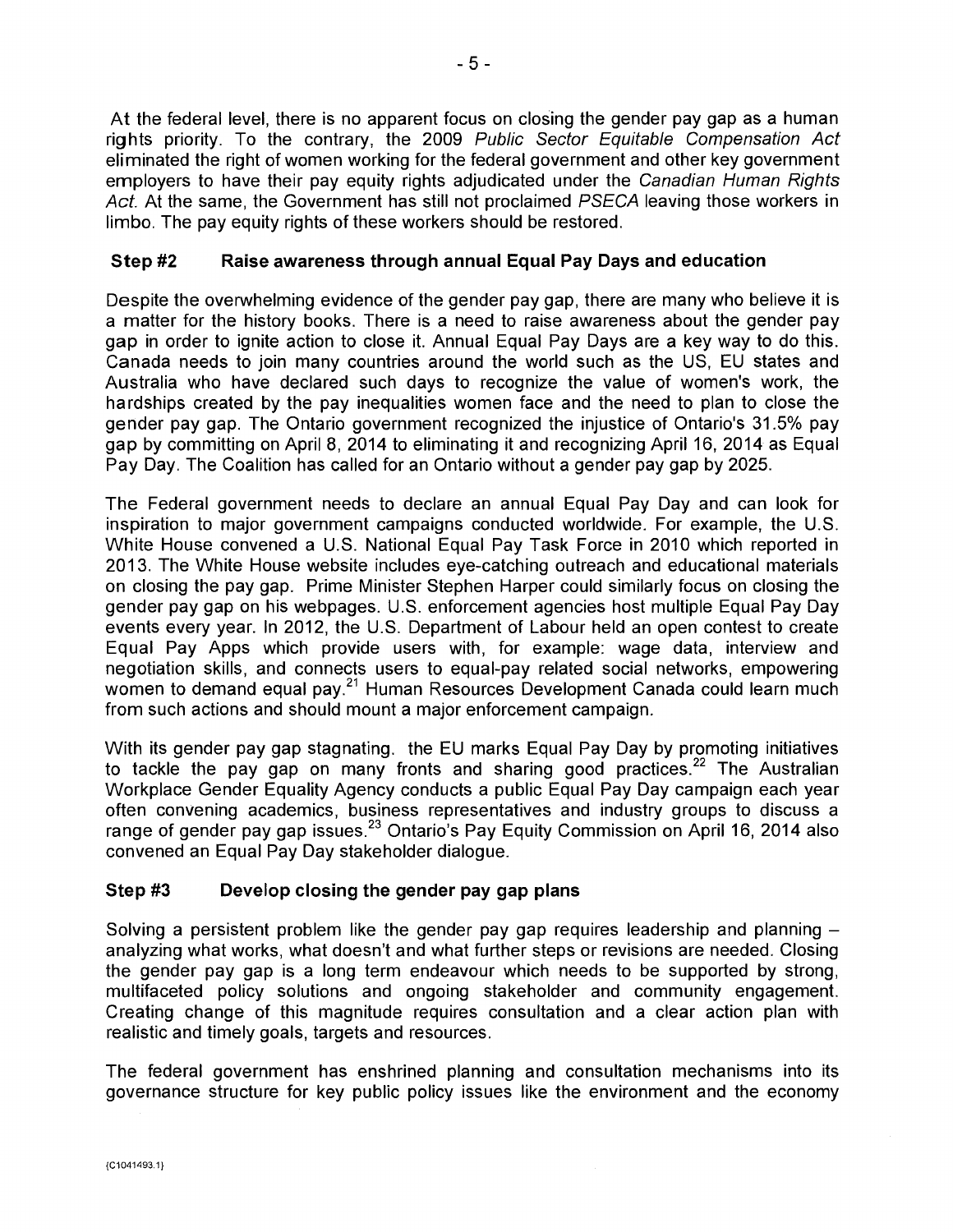which involve all levels of government in Canada. It needs to do the same for closing the gender pay gap. For example, the Federal Sustainable Development Strategy (FSDS), "Planning for a Sustainable Future" establishes a framework for sustainable development planning and reporting with three key elements. These elements should be adapted for a "Federal Closing the Gender Pay Gap Strategy: 1) "an integrated, whole-of-government picture of actions and results to achieve environmental sustainability" (or "a country without a gender pay gap); 2) "A link between sustainable development ("closing the pay gap") planning and reporting" (closing the pay gap planning and reporting) and "the Government's core expenditure planning and reporting system"; and 3) "effective measurement, monitoring and reporting in order to track and report on progress to Canadians.<sup>24</sup> Like the FSDS, a "Federal Closing the Gender Pay Gap Strategy" should be updated every three years with a report on measures taken and priorities remaining to be addressed.<sup>25</sup>

There are many examples of governments at multiple jurisdictional levels who are working to close the gender gap. The EU has embedded closing the gender pay gap as one its five core policy areas for its Strategy for equality between women and men (2010-2015). It is also embedded in the Europe 2020 Strategy, the EU's economic growth strategy and in the European Pact for Gender Equality adopted by EU leaders. There are numerous examples of EU country action plans to close the pay gap, which include actions covered by the 10 key steps, such as working with employers to improve family, work and private life reconciliation, promoting gender mainstreaming, analyzing public sector pay practices, and measures to increase the salaries in female-dominated sectors.<sup>26</sup> The City of Boston is also an excellent example of local government planning to close the gender pay gap in order to use 100% of its talent. That includes asking Boston employers to sign the Women's Compact and pledge to pay women equal wages. Its report, Boson — Closing the Wage Gap, Becoming the Best City In America for Working Women" profiles Boston's gender pay gap and provides detailed advice on measures to close it. $27$ 

### **Step #4 Enforce and expand pay equity laws**

Pay equity laws and policies are directed at ensuring men and women are paid equally where they do work of equal value. Employment equity laws and policies are directed at ensuring steps are taken to remove barriers and take positive measures to give women equal access to higher paying, often male-dominated work. Both laws and policies are necessary to close the gender pay gap.<sup>28</sup> Pay equity laws such as sections 7, 10 and 11 of the CHRA implement Convention 100 and 111 by requiring employers, working with unions, to develop measures to compare the criteria of skill, effort, responsibility, and working conditions in female-dominated work (e.g. a registered practical nurse) with that of maledominated work, such as a paramedic or IT professional. Where the work is comparable in value but the male job is paid more, the female job must be comparably paid. <sup>29</sup> They also require employers to remove barriers to women's equality in workplaces.

The 2004 Federal Pay Equity Task Force Report called for a strengthened pro-active pay equity human rights law to address the failure to pay women equal pay for work of equal value. The federal government rejected the recommendations from this report and, instead, passed the Public Sector Equitable Compensation Act.<sup>30</sup> The PSECA is being challenged as a violation of the s.15 Charter equality provisions on the basis that it has diminished the pay entitlements and remedies of affected workers and has incorporated market-based considerations which are tainted by systemic gender discrimination.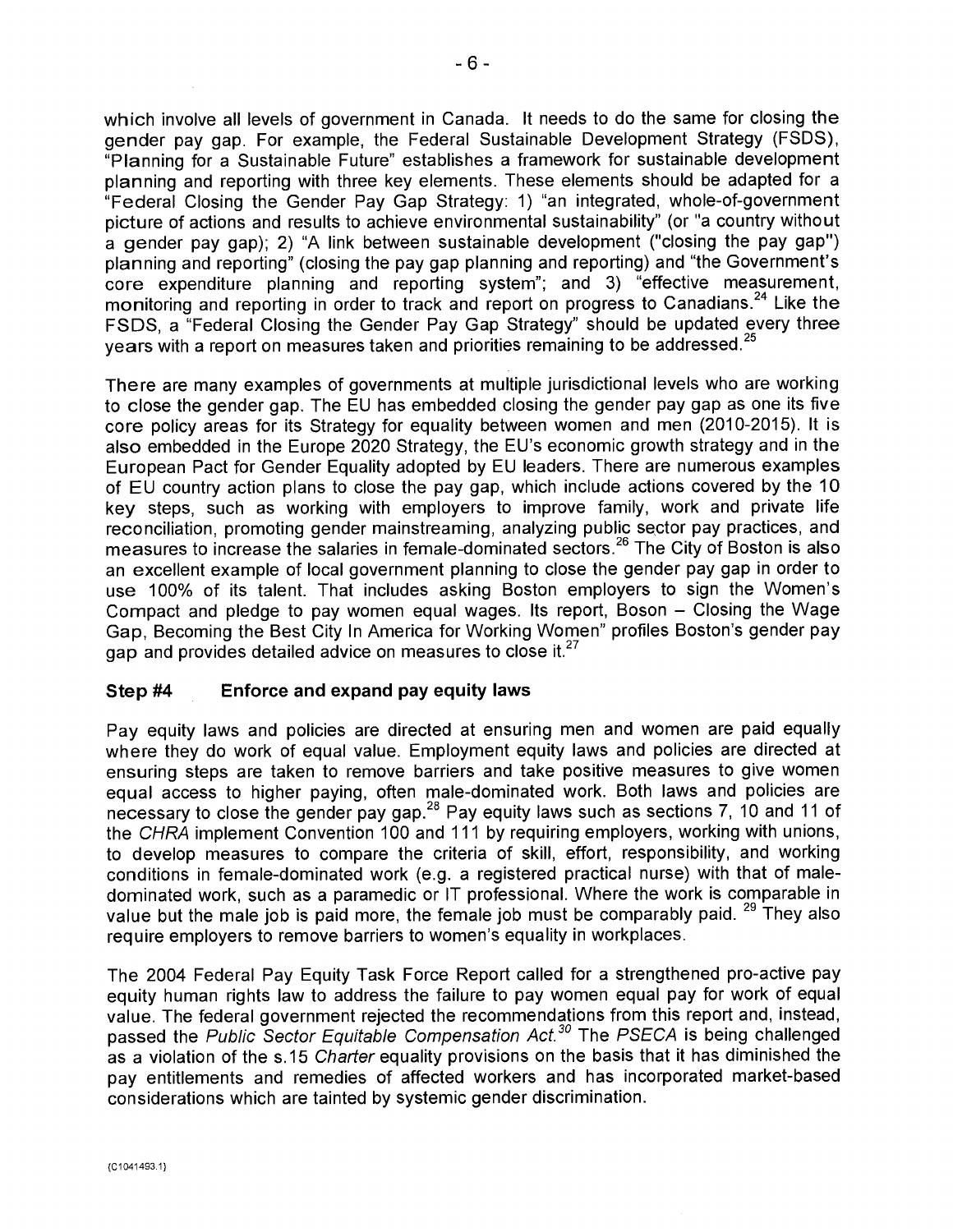Since 2010, when the U.S. White House took on a stronger leadership role in pay equity enforcement, U.S. agencies have substantially increased the enforcement of pay discrimination laws. The U.S. Equal Employment Opportunity Commission publicizes the total number of charges filed and resolved and promotes lawsuits they bring against discriminatory employers. Such actions put employers on notice that the government is serious about enforcing its laws and serves to encourage employers to comply. The Federal government needs to take such action.

The federal government also needs to look at enacting additional innovative measures such as "pay transparency" laws. Shining a light on an organization's pay systems can reveal gender bias and empower employees, employers and unions to take appropriate action. As the European Commission states, "If companies really respect the principle of pay equity for women they should have nothing to hide. Women should not be paid less simply because they are kept in the dark about what their male colleagues earn."

President Obama issued an order on US Equal Pay Day on April 8, 2014 requiring federal contractors to provide pay data by sex and race to reveal any discrimination with taxpayer dollars. The EU Commission, to mark its 2014 Equal Pay Day adopted a broad range of pay transparency measures including requiring member states to implement at least one of the following with reporting by December 31, 2015: 1) employee right to request information on pay levels broken down by gender, including variable pay such as bonuses; 2) employers' regular reporting of average remuneration by category of employees, broken down by gender; and 3) conducting pay audits in large companies and making them available to workers' representatives and social partners on request.<sup>31</sup>

Recognizing the power of transparency and accountability, the federal government has committed to "Open Government" which it states is being pursued along three streams: open data, open information and open dialogue.<sup>32</sup> This commitment to "openness" should also be harnessed to require federally regulated employers and contractors to make their pay policies transparent to their employees.

#### **Step #5 Effective employment equity law and policies**

Making real sustained progress in closing the gender pay gap requires employers to have specific proactive legal obligations to remove barriers and implement targets and timetables. This will help to get more women and vulnerable groups working at all jobs levels in a business from entry level to management positions. The federal *Employment* Equity Act is the only specialized law of its kind in Canada. However, it has been criticized as weak legislation and along with its Federal Contractor program is not being effectively enforced.  $33$  Steps need to be taken to strengthen these mechanisms.

Another approach was taken in May 2013 when U.S. President Obama directed the U.S. Office of Personnel Management to submit a government-wide strategy to address the gender pay gap in the federal workforce, with each agency required to review pay and promotion policies to support the strategy. $34$ 

One form of employment equity policy that the federal government has started to investigate is the issue of gender diversity on corporate boards. On April 5, 2013, the Minister of Public Works and Government Services and Minister for Status of Women, Rona Ambrose,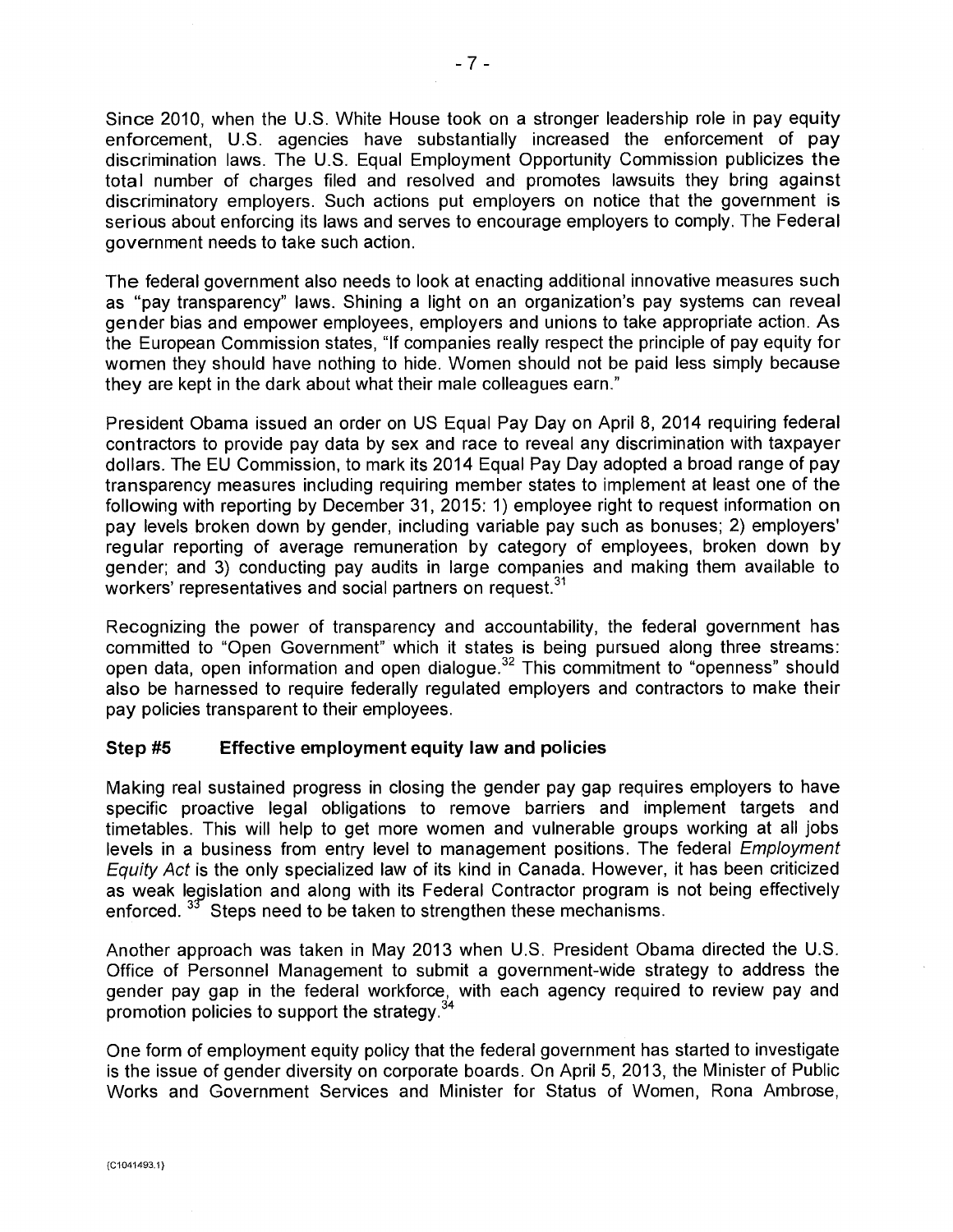introduced an advisory council comprised of leaders from the private and public sectors to advance the participation of women on corporate boards. A study of 353 companies found those with the highest representation of women in top management experienced a 35% higher return on equity and a 34% higher total return to shareholders.<sup>35</sup> The Ontario Securities Commission in January, 2014 issued proposed amendments to its corporate governance disclosure requirements, which require companies to provide annual disclosure on amongst other gender diversity matters, numbers and targets for representation of women on the board and in executive officer positions.<sup>36</sup>

### **Step #6 Promote access to collective bargaining**

While union protection makes life better for everyone, it is especially helpful as an equality promoting tool for closing the gender pay gap. One reason that the pay gap has decreased over the years is the increasing unionization of women, particularly in the public sector. The unionized wage premium in Canada is  $$5.12$  per hour.<sup>37</sup> Apart from increasing women's wages, union protection often leads to greater access to full time positions and/or more secure and greater part-time hours. As well, it means women have someone to negotiate with their employer to secure their pay equity rights. The public sector's higher unionization rate (70%, compared to 15% in the private sector)<sup>38</sup>, its greater pay equity enforcement, and transparent pay have contributed to a smaller gender pay gap in the public sector.<sup>39</sup> Yet the increasing privatization of public sector work has the effect of widening the pay gap as those workers often lose their union protections and higher pay. It is important that the federal government take measures to promote the collective bargaining of women working in federally regulated industries and make sure their pay equity entitlements are protected if their work is privatized.

### **Step #7 Increase the minimum wage**

With women more likely to be in minimum wage jobs than men — and minimum wage jobs increasing, a fair minimum wage acts as a "pay equity down payment" and also helps to eradicate poverty. The minimum wage for federally regulated industries is tied to the minimum wage in the particular province where the work is performed. However, provincial minimum wages are below the poverty line and do not provide a "living wage". The 2012 CCPA report, A Living Wage as a Human Right, documents how discrimination affects the ability of many workers to earn a living wage.  $40$  Living wage is defined as the wage level for a family with two children, and two parents employed full-time and year-round, to meet a basic standard of living and in Toronto in 2008 was estimated to be \$16.60.<sup>41</sup> While Ontario has recently increased its minimum wage to \$11.00 per hour and agreed to index it to the cost of living, it is still below the poverty line. The federal government should legislate a federal minimum wage tied to the cost of living and which has base rate of \$14.00 per hour. This would help to close the gender pay gap of Canada's most vulnerable workers.

### **Step #8 Provide affordable and accessible child care**

According to Justice Rosalie Abella in her 1984 Royal Commission on Equality in Employment "Child care is the ramp that provides equal access to the workforce for mothers."<sup>42</sup> Many women work part-time or not at all because they lack affordable child care options. The 2011 YWCA report Educated, Employed and Equal calls for a national plan to ensure comprehensive access to quality, affordable early learning and child care services.<sup>43</sup>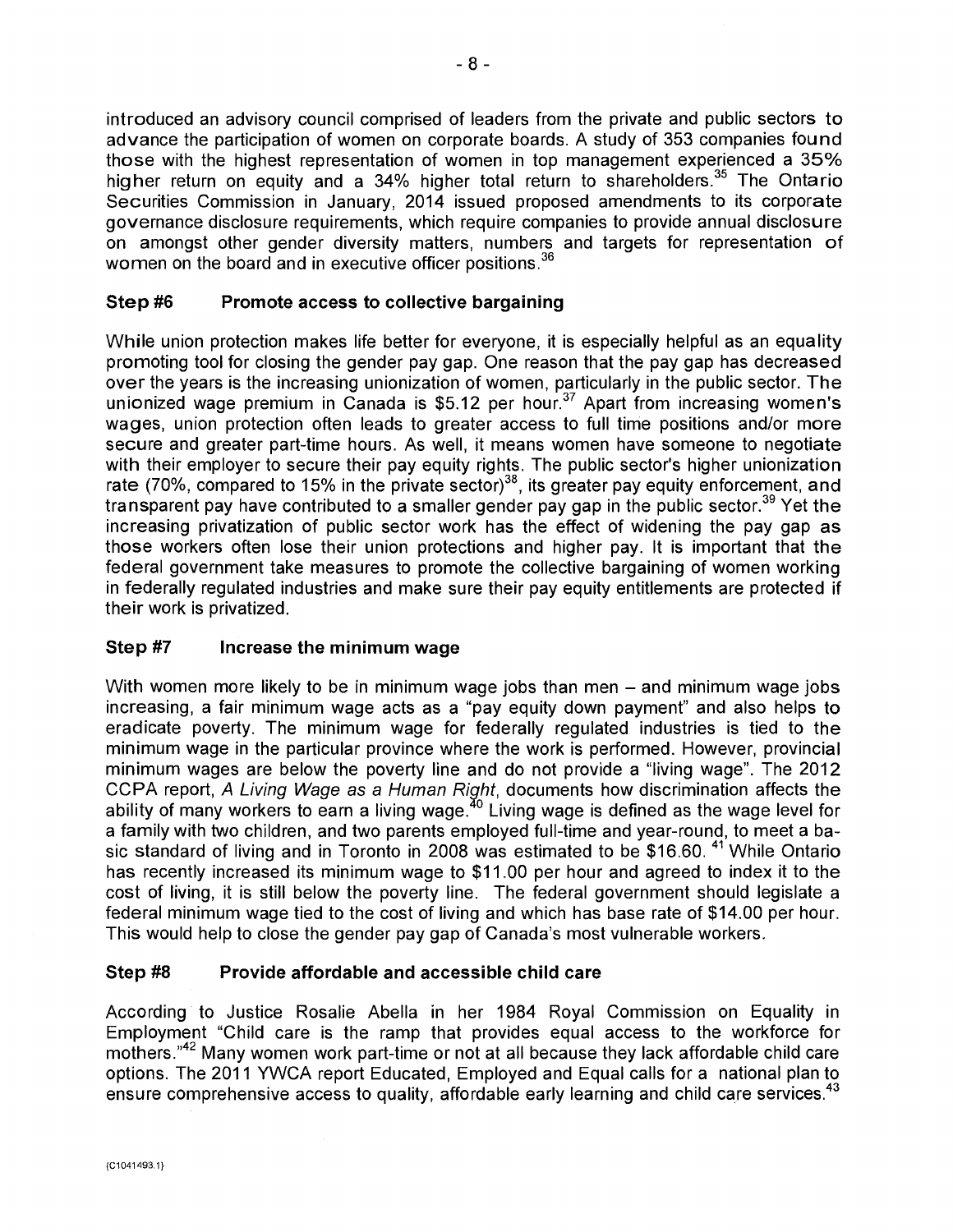A recent study showed an increase of as much as 9% in the number of mothers who found employment following the creation of Quebec's publicly funded \$7.00 per day child care program. Investing in child care also creates good jobs for women.<sup>44</sup> Studies have concluded that every dollar invested in child care increases the economy's output (GDP) by \$2.30, which has a larger impact on the Canadian economy than a dollar used to support most other major economic sectors.<sup>45</sup> The federal government rejected a national child care plan in favour of its current Universal Child Care Benefit which pays \$100 per month to a family for each child under 6. With child care fees ranging for example in Ontario at \$40 to \$60 per day, this benefit does not ensure parents can afford child care nor does it address the need to ensure there is accessible, licensed care, <sup>46</sup>

Child care funding is provided by municipal, provincial, and federal governments as well as parent fees.<sup>47</sup> Accordingly, it is essential that the federal government establish a national child care plan and provide sufficient transfer payments to ensure adequate access.

### **Step #9 Mainstream equity compliance into government laws and policies**

Implementing mainstreaming requires government policy makers to assess, as stated in the Equal Pay Coalition's 2008 Framework for Action, whether government policies including funding have no impact or contribute to closing or widening the gap.<sup>48</sup> There are numerous models for gender mainstreaming. Foremost amongst them is Canada's 1995 Federal Plan for Gender Equality which is not been implemented as it was drafted.<sup>49</sup> The European Commission's A Guide to Gender Impact Assessment also gives practical advice.<sup>50</sup> All of these guides flow from the UN Convention on the Elimination of Discrimination Against Women (CEDAW) and the 1995 Beijing Declaration and Platform for Action and Beijing +15 Outcome documents, which make governments responsible for creating and sustaining the legal, policy and economic framework to end unlawful systemic pay discrimination. This includes gender-based budgeting. <sup>51</sup>

While Canada has ratified all of these conventions, current pay gaps show it is failing to take all required measures — using maximum available resources — to ensure women's economic equality.<sup>52</sup> Federal public policies often do not account for the different and unequal circumstances facing women, particularly those who are racialized, Aboriginal, have disabilities or are poor. While the federal government states that it engages in a gender-based budgeting analysis, it is not apparent from the budgetary policies.

All federal social and economic policies should be vetted by government departments in consultation with stakeholders for their impact, answering this question: do they help close or widen gender pay gaps? Cabinet policy submissions should include a sign off to ensure proposed laws and policies have been reviewed for their contribution to closing these pay gaps. As well, the federal government must address its role as an employer, not just as a law. and policy maker. The rising participation of women in public sector employment over the past 40 years has contributed to closing the gender pay gap. With 60% of public sector jobs held by women, such employment is a major equalizing force.  $53$ 

Government contracts are another good way to help close the pay gap. With thousands of such contracts, procurement policies should include an enforceable requirement that the goods and services provided by organizations and businesses comply with pay equity and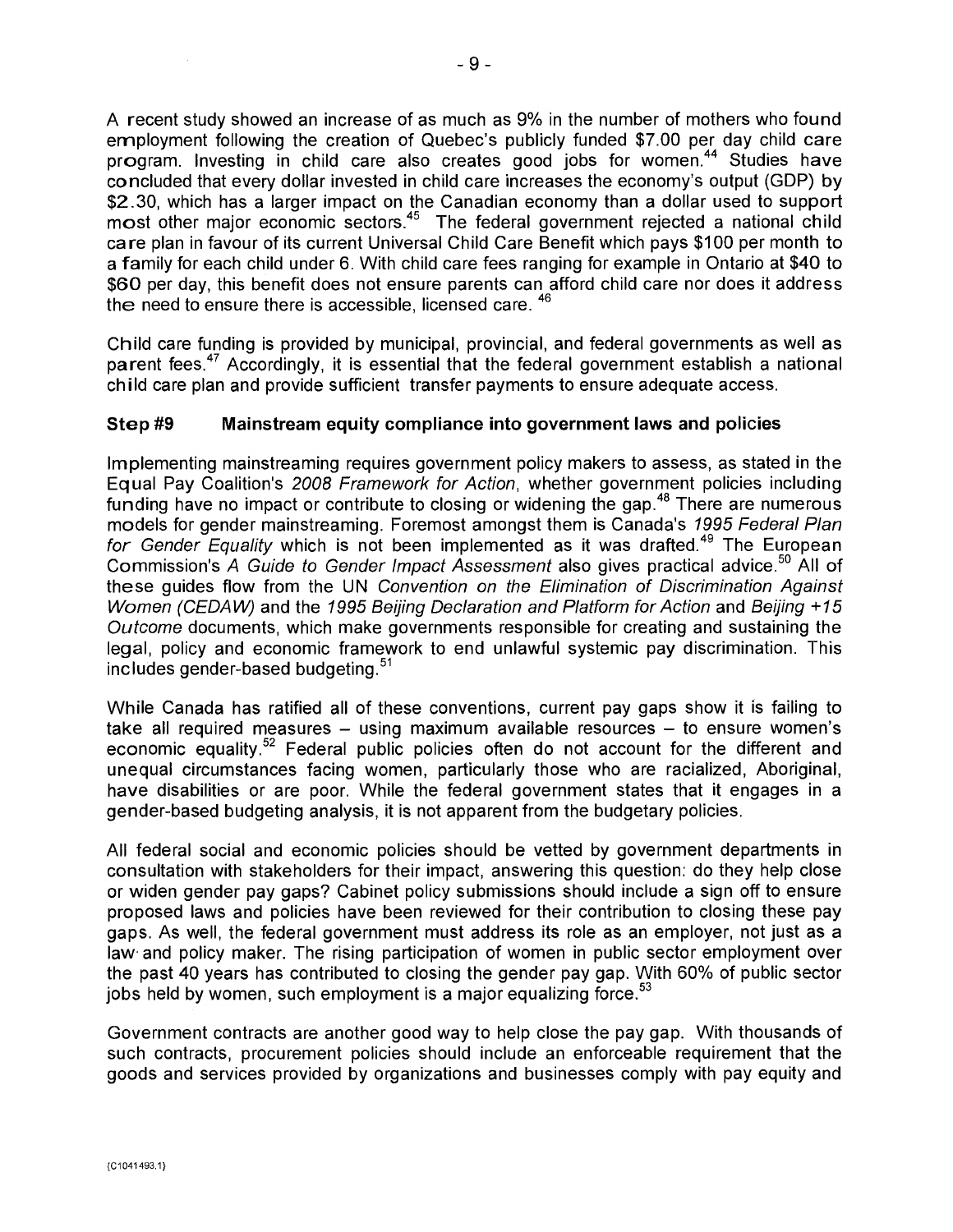human rights laws. There should also be process to ensure female entrepreneurs are receiving their fair share of such contracts.

Improving the Canada Pension Plan is another example. The Ontario government is calling for an Ontario Pension Plan to supplement the federal CPP, $54$  which is credited with substantially reducing poverty among seniors, especially women.<sup>55</sup> So far, the federal government has declined to expand the CPP. This should be reconsidered. Increasing pension entitlements should be considered part of Canada's plan to close the gender pay gap for Canadian women who need additional pension income after years of unequal pay.

#### **Step #10 Mainstream equity compliance into workplaces and businesses**

Employers also need to mainstream equity compliances into their workplace practices, including analyzing the impact of recruitment and retention practices, pay and promotion structures, and conditions of work on vulnerable groups. There are many models for requiring such accountability, particularly in the EU and Australia. The European Commission has developed a number of initiatives to mainstream pay equity compliance into workplaces and businesses, including a comprehensive Manual for Gender Mainstreaming Employment,<sup>56</sup> exchanges of best practices; financing of member states' pay equity initiatives and projects to raise awareness among employers about the business case for gender equality and equal pay.<sup>57</sup> The Swedish 2009 Discrimination Act requires employers (of 25 or more employees) to proactively survey their business every three years in order to detect and remedy gender-based gaps in pay, terms of employment, and to create an equal pay action plan.<sup>58</sup> Under Australia's Workplace Gender Equality Act 2012, employers with 100 or more employees must annually report to the Workplace Gender Equality Agency on remuneration data broken down by gender, as well as answer a questionnaire that includes: "the existence of a formal policy or formal strategy on remuneration; the inclusion and nature of gender pay equity objectives in formal remuneration policies or strategies; an analysis of a gender pay gap at the organizational level; any action plan to address an organizational gender pay gap." $59$  Gender equality targets must be embedded in an organization's key performance indicators.<sup>60</sup> Australia's WGEA helps employers by providing a payroll analysis tool and a gender target-setting tool to uncover pay gaps and set targets for improvement.<sup>61</sup>

Another important pay equality tool for an organization is agreeing to adopt and implement the UN Women and UN Global Compact's Women's Empowerment Principles.<sup>62</sup> Principle 2 includes the payment of equal remuneration for work of equal value, workplace policies free of gender discrimination, and flexible work options for those with family responsibilities.  $^{63}$  In 2012, London, Ontario was the first Canadian municipality to adopt these principles at the urging of the Business and Professional Women's Clubs of Ontario.<sup>64</sup> As well, some jurisdictions use an award system to encourage employer compliance.<sup>65</sup>

#### **Conclusion**

Sustained action along the line outlined under the above 10 steps must be taken if Canada is to start to make real progress on making Canada's growing gender gap truly history. A dramatic change in thinking and actions is required with government, business and civil society leaders working together to reach the goal of a Canadian labour market where men and women are equal.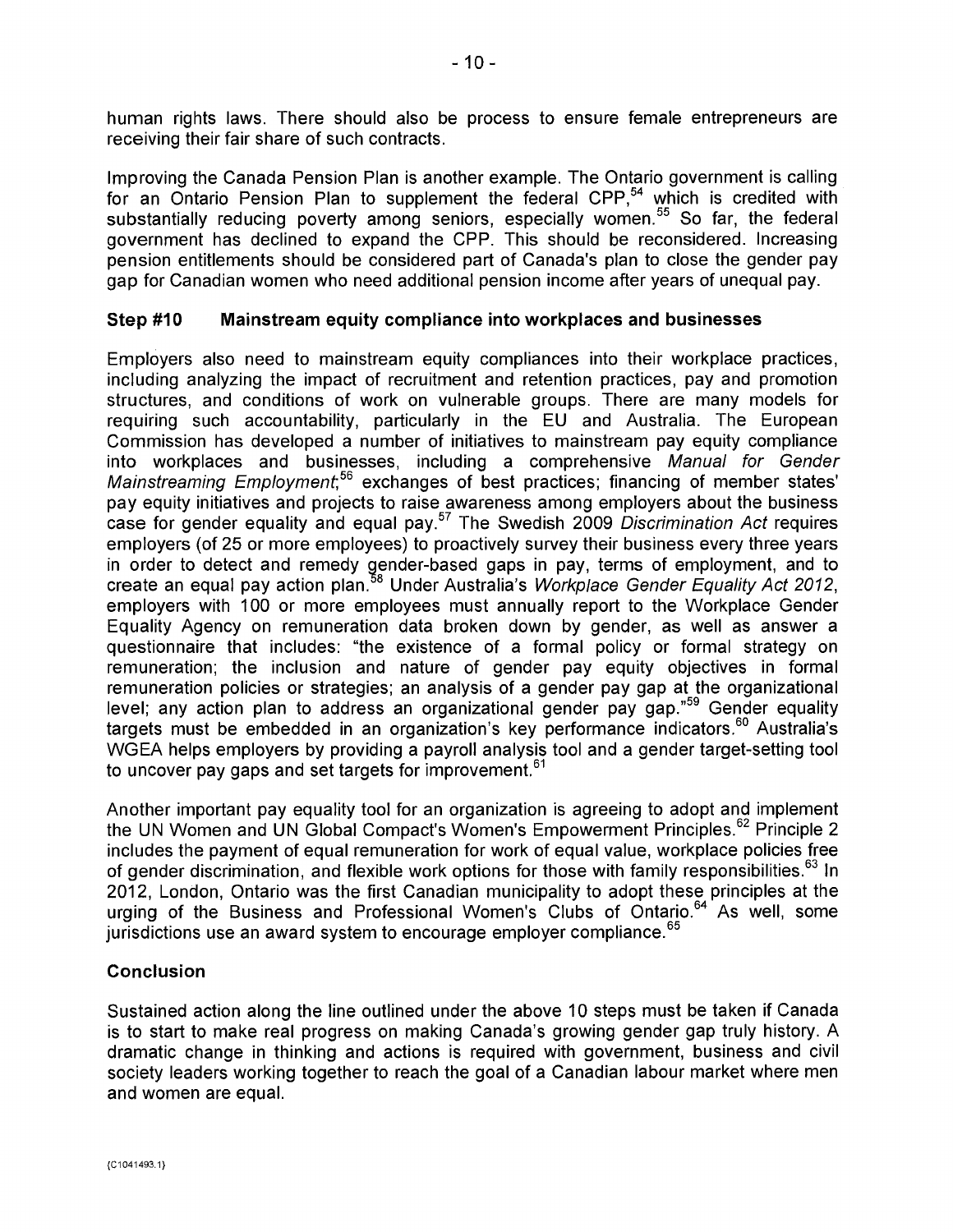Source: Statistics Canada. Table 202-0102 - Average female and male earnings, and female-to-male earnings ratio, by work activity, 2011 constant dollars, annual, CANSIM (database). (accessed: 2014-03- 27) Sorted by Canada all earners, average earnings, sex, female-to-male average earnings ratio, and 2002-2011.

See http://www.equalpaycoalition.org/take-action/.<br>See: "Wages and Equitable Growth", Global Wage Report, 2012-13, International Labour Organization, http://vvvvw. ilo.org/wcmsp5/groups/public/---dgreports/---dcomm/---

publ/documents/pu blication/wcms\_194843.pdf

For a discussion of the use of the hourly wage comparison, see Marie Drolet, "Why has the gender wage gap narrowed?", http://www.statcan.gc.ca/pub/75-001-x/2011001/pdf/11394-eng.pdf..

See also "Economic Well Being" by Cara Williams, a December, 2010 component of Statistics Canada's "Women in Canada: A Gender-Based Statistical Report. This report analyzes the various elements of Canadian women's income in relation to Canadian men's. See also, "Paid Work" by Vincent Ferrao, 2010 report for Statistics Canada.

See "Economic Well Being", supra at p.15-16.

<sup>8</sup> "Pay Equity: A Fundamental Human Right", the federal 2004 Pay Equity Review Report.

<sup>9</sup> See National Household Survey 2011, Ottawa: Statistics Canada.; Statistics Canada, Canadian Community Health Survey, 2009, Statistics Canada: Women: Gender-Based Statistical Report, 2010. Racialized women earn 19% less than non-visible minority women and 24% less than racialized men. First-generation immigrant women earn 18% less than non-immigrant women and 27% less than immigrant men. Aboriginal women's median income is 17% less than those of non-Aboriginal women, lags 25% behind the earnings of Aboriginal men and 40% behind the earnings of non-Aboriginal men. Women with disabilities earn 75% of women without disabilities. See also Sheila Block and Grace Edward Galabuzi, Canada's Colour Coded Labour Market - the gap for racialized workers, 2011, CCPA report, policyalternatives.ca.

<sup>10</sup> http://www.statcan.gc.ca/pub/71-222-x/2008001/sectionj/j-earnings-gains-eng.htm.

<sup>11</sup> See Pat Armstrong, "Equal Pay For Work of Equal Value, Expert Report dated June 2008, Expert report prepared for the Public Service Alliance of Canada in the Federal Court of Canada proceeding, Public Service Alliance of Canada and Nycole Turmel v. Her Majesty the Queen in Right of Canada; Court File T-1949-00

12 See http://www.statcan.gc.ca/pub/89-503-x/2010001/article/11387-eng.htm...

<sup>13</sup> Pat Armstrong, "Equal Pay For Work of Equal Value", supra at p.1.

<sup>14</sup> Mary Cornish, Fay Faraday, Elizabeth Shilton, "Canada's International and Domestic Human Rights Obligations to Ensure Pay Equity: Obligations to Design an Effective, Enforceable and Pro-Active Federal Law", 2002, unpublished research paper prepared for the Federal Pay Equity Task Force.

<sup>15</sup>https://www.policyalternatives.ca/sites/default/files/uploads/publications/National\_Office\_Pubs/2009/Wo mens\_Poverty\_in\_the\_Recession.pdf.

 $16$  See "Economic Well Being," supra.

See http://www.theglobeandmail.com/report-on-business/careers/why-we-should-still-mind-the-wagegap/article4486383/.

<sup>18</sup> Global Gender Gap Report, World Economic Forum, at p. 29.,

http://www3.weforum.org/docs/WEF GenderGap Report 2012. pdf.

<sup>19</sup> "Evidence and Impact: Closing the Gender Gap", speech by World Bank President Jim Yong Kim to the U.S. State Department,

http://wvvw.worldbank.orq/en/news/speech/2012/07/19/remarks-world-bank-group-president-jim-yong-kimevidence-impact-closing-gender-qap . See also "World Bank Development Report 2012" at pg. 254,

 $1$  This Brief draws substantially from two reports authored by Mary Cornish, the April 2013 Canadian Centre for Policy Alternatives Report, "10 Ways to Close Ontario's Gender Pay Gap" and April 2014, Canadian Centre for Policy Alternatives Report, "Growing Concern: Ontario's Gender Pay Gap". See policyalternatives.ca.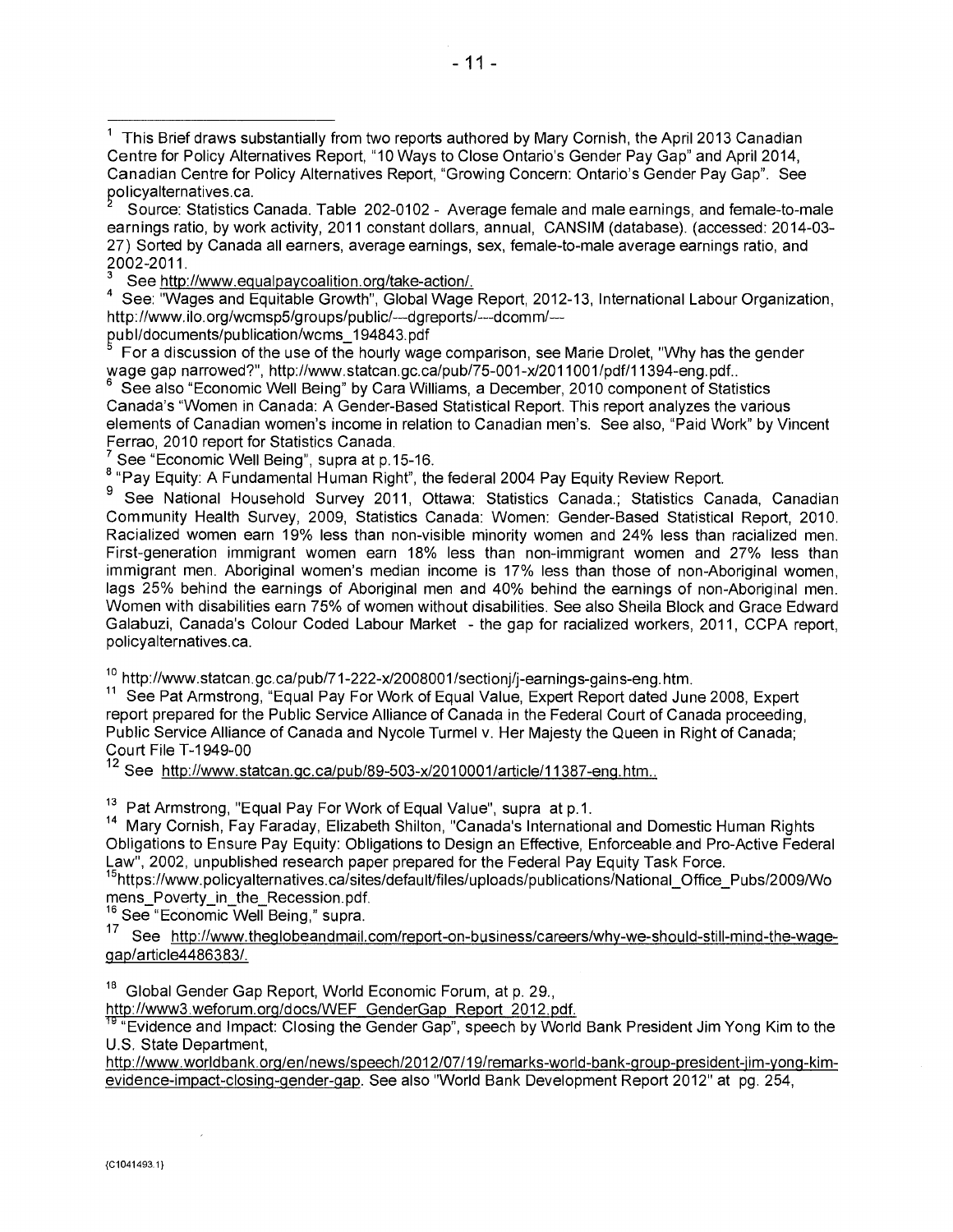http://siteresources.worldbank.org/INTWDR2012/Resources/7778105-1299699968583/7786210-<br>1315936222006/Complete-Report.pdf.<br><sup>20</sup> See discussion of a burner sixter in the t

See discussion of a human-rights based analysis in "A Living Wage as a Human Rights", cited below and in Mary Cornish, Closing The Global Gender Pay Gap: Securing Justice for Women's Work (2007). Comparative Labor Law & Policy Journal 28(2).<br><sup>21</sup> The White Have N.W. Comparative Labor Law & Policy Journal 28(2).

<sup>21</sup>The White House, National Equal Pay Task Force, "Fifty Years After the Equal Pay Act", (2013); The White House, Your Right to Equal Pay, http://www.whitehouse.gov/equal-pay/career; The White House, National Equal Pay Task Force, Fifty Years After the Equal Pay Act, (2013); and United States Department of Labour, "Equal Pay App Challenge: Final Results & Prize Winners" http://www.dol.gov/equalpay/apps-winners.htm

<sup>2</sup> "Equal Pay Day: Gender Pay Gap stagnates at 16.4% across Europe", http:// Europa.eu/rapid/pressrelease IP-14-190 en.htm.

<sup>23</sup> Government of Australia, Workplace Gender Equality Agency,

https://vvvvw.wgea.gov.au/learn/addressing-pay-equity-0

<sup>24</sup>http://www.ec.gc.ca/dd-sd/default.asp?lang=En&n=F93CD795-1<br><sup>25</sup>http://www.ec.gc.ca/dd-ad/default.asp?lang=En&n=F93CD795-4

<sup>25</sup>http://www.ec.gc.ca/dd-sd/default.asp?lang=En&n=F93CD795-1

<sup>26</sup> http://ec.europa.eu/justice/gender-equality/files/gender pay gap/gpg brochure 2013 final en.pdf.; See The European Pact for Gender Equality adopted by EU leaders in 2011; Council of the European Union, Council conclusions on the European Pact for gender equality for the period 2011 — 2020, (2013), 2: The EU 2020 Strategy aims to create more and better jobs, to achieve a higher employment rate for women as part of the overall employment target of 75 % for all 20-64 year-olds, and to ensure that there are 20 million fewer people in or at risk of poverty and social exclusion by 2020. the framework of actions on gender equality agreed between the European social partners in 2005; and Estonia 2012 Action Plan to reduce the gender pay gap, http://www.sm.ee/tegevus/sooline-vordoiguslikkus/tooelu/palgalohetegevuskava.html;and "Lithuania National Programme on Equal Opportunities for Men and Women," http://www3.lrs.lt/pls/inter3/dokpaieska.showdoc\_l?p\_id=372298&p\_query=&p\_tr2=.

<sup>27</sup>Boston: Closing the Wage Gap: Becoming the Best City in America for Working Women, October, 2013 http://www.cityofboston.gov/images\_documents/Boston\_Closing%20the%20Wage%20Gap

Interventions%20Report\_tcm3-41353.pdf. and 100% Talent, Boston Women's Compact, http://www.cityofboston.gov/women/talent/.

<sup>28</sup>For a discussion of pay equity laws in Canada, see Pat Armstrong, "Equal Pay For Work of Equal Value" report, supra. And Mary Cornish, Closing The Global Gender Pay Gap: Securing Justice for Women's Work (2007), supra. For a review of employment equity laws, see Mary Cornish, Fay Faraday and Jan Borowy, Securing Employment Equity By Enforcing Human Rights Laws, Chapter in forthcoming book, Employment Equity in Canada: 25 Years After the Abella Report, Agocs, C, Lynk, M and Craig, J eds) Toronto: University of Toronto Press.

For description of the operation of Ontario's Pay Equity Act see the Pay Equity Commission website, www.pec.on.ca.

Public Sector Equitable Compensation Act (S.C. 2009, c. 2, s. 394.

<sup>31</sup> European Commission, "Tackling the Gender Pay Gap in the European Union", (2013). Portugal requires employers to submit remuneration information to the labour ministry on an annual basis, records which are made available to employees. France has a similar law - the 2006 Act on Equal Pay. <sup>32</sup> http://www.ic.gc.ca/eic/site/icgc.nsf/eng/07012.html.

<sup>33</sup>Grundy, John; Miriam Smith (2010-09). "Evidence and equity: Struggles over federal employment equity policy in Canada, 1984-95". Canadian Public Administration / Administration Publique de Canada 54 (3): 335-57. ISSN 0008-4840. doi: 10.1111/j.1754-7121.2011.00179.x. and Jain, Harish C.; John J. Lawler, Bing Bai, Eun Kyung Lee (2010). "Effectiveness of Canada's employment equity legislation for women (1997-2004): Implications for policy makers". Relations Industrielles / Industrial Relations 65 (2): 304-29. ISSN 0034-379X. doi: 10.7202/044304ar.

The White House, Office of the Press Secretary, "Presidential Memorandum - Advancing Pay Equality in the Federal Government and Learning from Successful Practices,"

http://www.whitehouse.gov/the-press-office/2013/05/10/presidential-memorandum-advancing-payeduality-federal-dovernment-and-le, published May 10, 2013.

http://wvvw.calvert.com/NRC/Literature/Documents/sr\_women\_CWP\_Initiative.pdf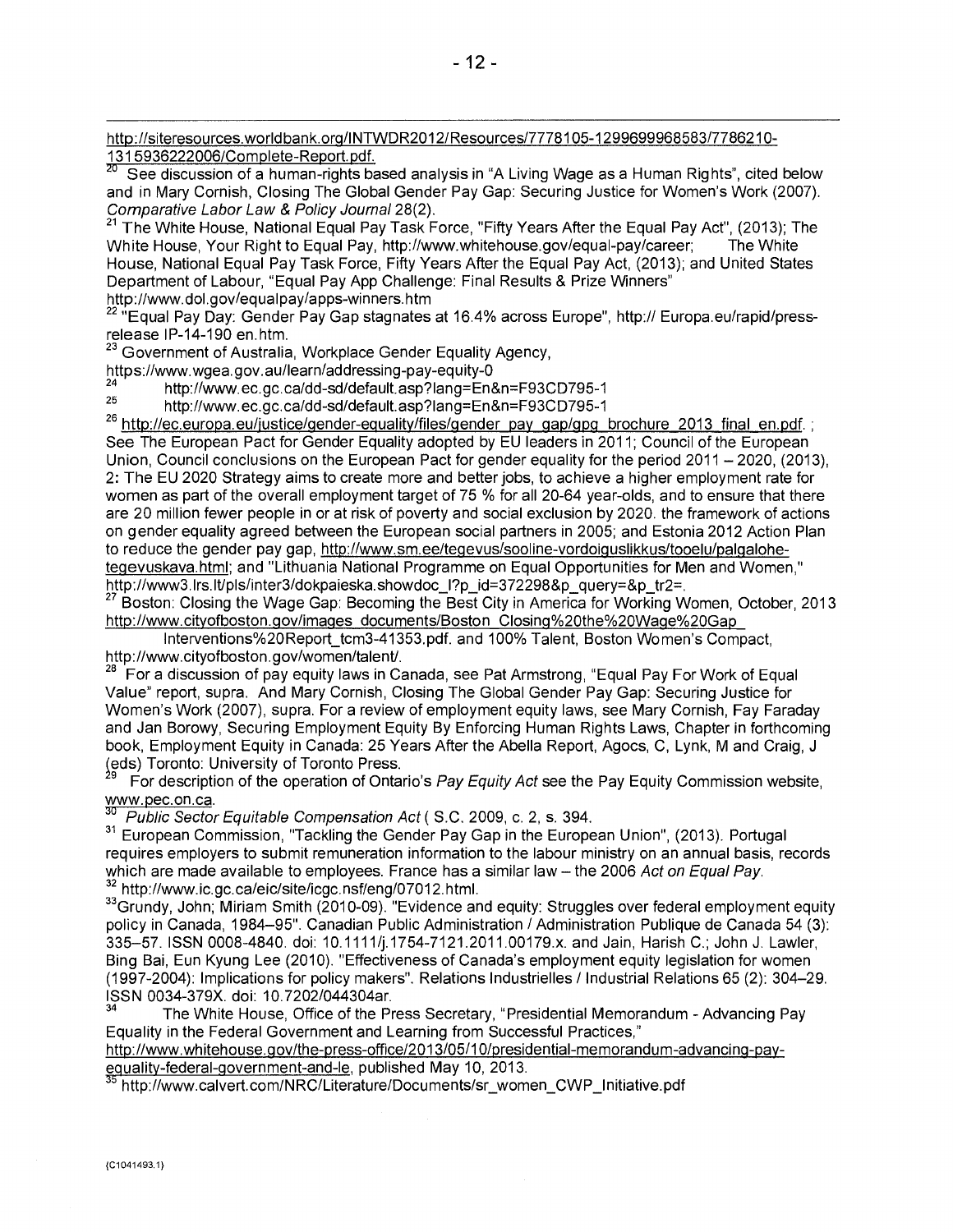<sup>36</sup>Supplement to Ontario Securities Commission Bulletin, January 16, 2014,

http://www.osc.gov.on.ca/documents/en/Securities-Category5/ni\_20140116\_58-101\_pro-amd-f1.pdf. <sup>37</sup>"Unionization, 2011", Statistics Canada,

<sup>38</sup> Don Drummond, Ontario Ministry of Finance, Commission on the Reform of Ontario's Public Services, (2012), 363. http://wvvw.fin.gov.on.ca/en/reformcommission/chapters/report.pdf

<sup>9</sup>M. Gunderson, D. Hyatt and C. Riddell, "Pay Differences between Government and Private Sectors: Labour Force Survey and Census Estimates,2000, Human Resources in Government Series CPRN Discussion Paper, W/10 (February) (Ottawa: Canadian Policy Research Networks and M. Gunderson, "Program Evaluation Criteria Applied to Pay Equity in Ontario"

http://www.cirano.qc.ca/pdf/publication/99s-38.pdf; Drummond Report, supra, 356.

<sup>40</sup> Mary Cornish, "Living Wage as a Human Right, Canadian Centre for Policy Alternatives, October, 2012.

<sup>41</sup> Hugh Mackenzie and Jim Stanford, , A Living Wage for Toronto, Canadian Centre for Policy Alternatives 2008.

42 See http://www.childcarecanada.org/resources/issue-files/early-childhood-education-and-child-care--still-central-women's-equality.

43 http://ywcacanada.ca/data/publications/00000047 . pdf.

44http://wvvw.usherbrooke.ca/chaire-fiscalite/fileadmin/sites/chaire-fiscalite/documents/Cahiers-derecherche/Etude\_femmes\_ANGLAIS.pdf

<sup>45</sup> Zeenat Janmohamed, Community Development and Recreation Committee, July 20, 2011, Atkinson Centre for Society and Child Development, (2011),

lhttp://vvvvw.oise.utoronto.ca/atkinson/UserFiles/File/Policy °/020Commentaries/AC\_PolicyCommentary\_C ore/020Service%20Review.pdf; See also, Robert Fairholm, "Literature Review of Socioeconomic Effects and Net Benefits - Understanding and Addressing Workforce Shortages in Early Childhood Education and Care (ECEC) Project", Child Care Human Resource Sector Council, (2009), http://www.ccsccssge.ca/sites/default/files/uploads/Projects-Pubs-Docs/2.8-WFS\_LitSocioMain\_Eng.pdf<br>46 http://rethinkebildoors.ca/lease/

<sup>46</sup>http://rethinkchildcare.ca/learn/

47 Government of Ontario, "Discussion Paper, Modernizing Child Care in Ontario", 2013. <sup>48</sup>Equal Pay Coalition, "Framework for Action, 2008".

<sup>49</sup>Status of Women Canada, "Setting the Stage for the Next Century, Federal Plan for Gender Equality", http://publications.gc.ca/collections/Collection/SW21-15-1995E.pdf.

<sup>50</sup> European Commission, A Guide to Gender Impact Assessment, available at:

http://ec.europa.eu/justice/gender-equality/tools/index\_en.htm.

bl "Gender Budget Initiatives in Canada — Why they Matter?" Isabelle Bakker, Canadian Centre for Policy Alternatives Report, 2006.

Federal Pay Equity Task Force Final Report, 2004, supra, p. 52-59. See also Mary Cornish, Fay Faraday, Elizabeth Shilton, "Canada's International and Domestic Human Rights Obligations to Ensure Pay Equity. supra.

See Something to Value, The Commission on Quality Public Services and Tax Fairness, Interim Report, April, 2012. http://opseulocal468.com/wp-content/uploads/2012/04/Something-to-Value1.pdf and<br>http://www.wellesleyinstitute.com/news/with-2-women-leaders-can-we-build-a-gender-balanced-budget/. See also http://www.wellesleyinstitute.com/wp-content/uploads/2012/03/Ontario-budget-2012-Austerity-isbad-for-our-health-Will-the-budget-avoid-harm-to-children-lowincome-ontarians-and-women1.pdf.

<sup>54</sup> "With no consensus on CPP reform, Ontario pledges to go its own way", Globe and Mail, December 16, 2013. http://www.theglobeandmail.com/news/politics/no-consensus-on-cpp-reform-as-provinces-decryottawas-stall-tactic/article15987267/.

66 Between 1976 and 2011, the poverty rate for single females over the age of 65 dropped from 68.1% to 16.1%. "Risky Business: Canada's Retirement Income System" Hugh Mackenzie, CCPA Report, 2014 , p.4

 $^{\rm{56}}$  European Commission, Manual for Gender Mainstreaming Employment, Social Inclusion and Socia Protection Policies, (2008).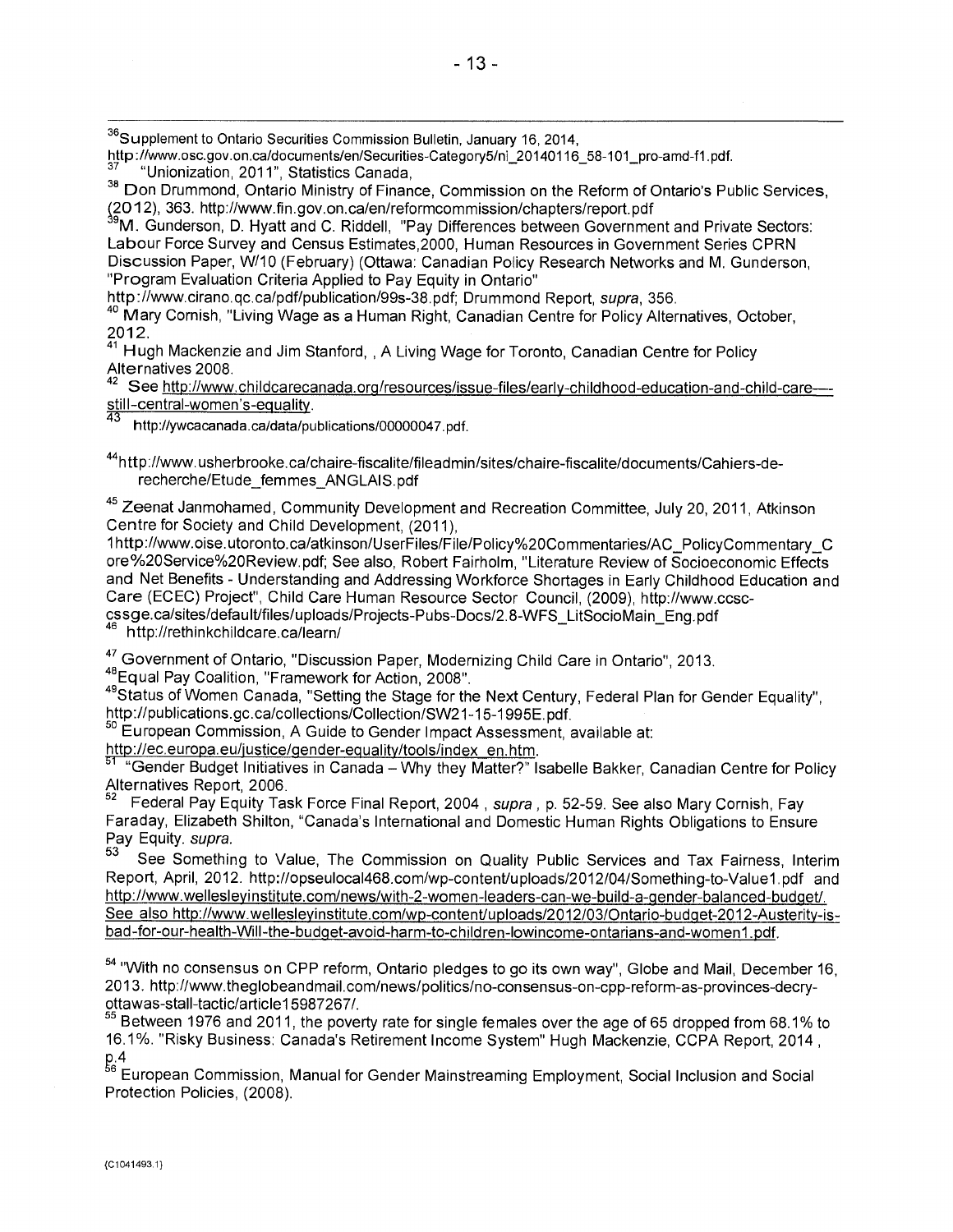58European Commission, Tackling the Gender Pay Gap in the European Union, (2013.

59 Government of Australia, Workplace Gender Equality Agency,

https://www.wgea.gov.au/learn/addressing-pay-equity-0

60Australian Government, Workplace Gender Equality Agency, Gender Pay Gap Taskforce Report, (2013) and Gender Pay Gap Task Force Report, Recommendation on calculating, interpreting and

communicating the gender pay gap: Australian Workplace Gender Equality Agency, June 26, 2013.

https://www.wgea.gov.au/sites/default/files/2013-09-

02%20WGEA%20GPG%20Taskforce%20Report%20FINAL\_0.pdf.

<sup>61</sup> Australian Government, Workplace Gender Equality Agency,

https://www.wgea.gov.au/learn/addressing-pay-equity-0

62United Nations Women's Empowerment Principles, http://weprinciples.org/

<sup>63</sup> http://weprinciples.unglobalcompact.org/Site/Principle2/

<sup>64</sup> http://www.sources.com/Releases/NR1664.htm

<sup>65</sup>Australian Government, Workplace Gender Equality Agency, https://vvww.eowa.gov.au/news-andmedia/government-agency-recognise-best-employers-gender-equality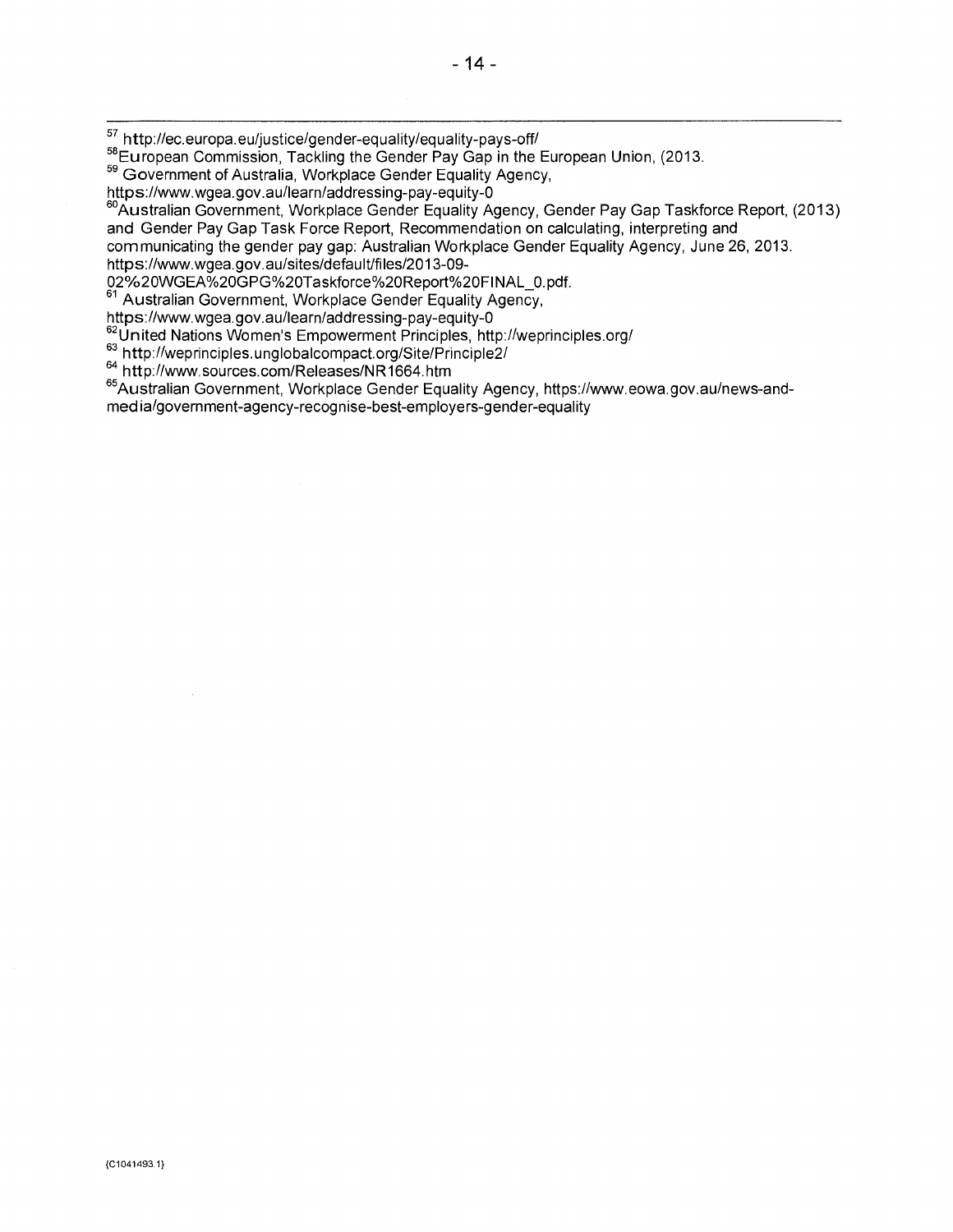#### Appendix A

| ÷                                                                                                                                                                                          | Average earnings (\$) |                  |              |          | Female-to-male earnings ratios (%) |              | Median earnings (\$) |                  |  |  |
|--------------------------------------------------------------------------------------------------------------------------------------------------------------------------------------------|-----------------------|------------------|--------------|----------|------------------------------------|--------------|----------------------|------------------|--|--|
| Year                                                                                                                                                                                       | Males<br>Females      |                  | Ref_Date     | ਾਰਧਾਰਾ   | ग् <del>तात का सार</del> काल       | Ref Date     | Females              | Males            |  |  |
| 1976                                                                                                                                                                                       | 22,200                | 47,400           | 1976         | 47       | 44                                 | 1976         | 19,300               | 43,500           |  |  |
| 1977                                                                                                                                                                                       | 23,000                | 45,000           | 1977         | 51       | 46                                 | 1977         | 19,800               | 43,000           |  |  |
| 1978                                                                                                                                                                                       | 22,800                | 45,600           | 1978         | 50       | 46                                 | 1978         | 19,800               | 43,000           |  |  |
| 1979                                                                                                                                                                                       | 23,000                | 44,700           | 1979         | 52       | 47                                 | 1979         | 19,900               | 42,200           |  |  |
| 1980                                                                                                                                                                                       | 23,000                | 45,000           | 1980         | 51       | 46                                 | 1980         | 19,600               | 42,700           |  |  |
| 1981                                                                                                                                                                                       | 23,300                | 43,800           | 1981         | 53       | 49                                 | 1981         | 20,000               | 41,200           |  |  |
| 1982                                                                                                                                                                                       | 22,800                | 41,700           | 1982         | 55       | 50                                 | 1982         | 19,200               | 38,500           |  |  |
| 1983                                                                                                                                                                                       | 23,000                | 41,900           | 1983         | 55       | 49                                 | 1983         | 18,600               | 37,700           |  |  |
| 1984                                                                                                                                                                                       | 23,600                | 41,200           | 1984         | 57       | 51                                 | 1984         | 19,300               | 37,600           |  |  |
| 1985                                                                                                                                                                                       | 23,600                | 42,200           | 1985         | 56       | 50                                 | 1985         | 19,000               | 38,100           |  |  |
| 1986                                                                                                                                                                                       | 24,500                | 42,700           | 1986         | 57       | 53                                 | 1986         | 20,300               | 38,400           |  |  |
| 1987                                                                                                                                                                                       | 24,700                | 43,100           | 1987         | 57       | 53                                 | 1987         | 20,300               | 38,500           |  |  |
| 1988                                                                                                                                                                                       | 25,300                | 44,200           | 1988         | 57       | 52                                 | 1988         | 21,000               | 40,400           |  |  |
| 1989                                                                                                                                                                                       | 26,100                | 44,300           | 1989         | 59       | 56                                 | 1989         | 22,400               | 40,100           |  |  |
| 1990                                                                                                                                                                                       | 25,300                | 43,300           | 1990         | 58       | 53                                 | 1990         | 20,300               | 38,200           |  |  |
| 1991                                                                                                                                                                                       | 25,300                | 42,000           | 1991         | 60       | 56                                 | 1991         | 20,300               | 36,200           |  |  |
| 1992                                                                                                                                                                                       | 25,800                | 41,600           | 1992         | 62       | 56                                 | 1992         | 20,000               | 35,700           |  |  |
| 1993                                                                                                                                                                                       | 26,000                | 40,600           | 1993         | 64       | 60                                 | 1993         | 21,000               | 35,000           |  |  |
| 1994                                                                                                                                                                                       | 26,000                | 42,000           | 1994         | 62       | 58                                 | 1994         | 21,000               | 36,000           |  |  |
| 1995                                                                                                                                                                                       | 26,500                | 41,300           | 1995         | 64       | 58                                 | 1995         | 20,700               | 35,600           |  |  |
| 1996                                                                                                                                                                                       | 26,700                | 42,100           | 1996         | 54       | 59                                 | 1996         | 20,800               | 35,300           |  |  |
| 1997                                                                                                                                                                                       | 26,700                | 43,200           | 1997         | 62       | 59                                 | 1997         | 21,200               | 35,800           |  |  |
| 1998                                                                                                                                                                                       | 27,900                | 44,400           | 1998         | 63       | 61                                 | 1998         | 21,800               | 36,000           |  |  |
| 1999                                                                                                                                                                                       | 28,300                | 45,200           | 1999         | 63       | 60                                 | 1999         | 22,100               | 37,000           |  |  |
| 2000                                                                                                                                                                                       | 28,900                | 46,700           | 2000         | 62       | 59                                 | 2000         | 22,200               | 37,400           |  |  |
| 2001                                                                                                                                                                                       | 29,000                | 46,600           | 2001         | 62       | 61                                 | 2001         | 22,400               | 36,600           |  |  |
| 2002                                                                                                                                                                                       | 29,300                | 46,700           | 2002         | 63       | 61                                 | 2002         | 22,100               | 36,300           |  |  |
| 2003                                                                                                                                                                                       | 29,000                | 46,000           | 2003         | 63       | 62                                 | 2003         | 22,300               | 36,100           |  |  |
| 2004                                                                                                                                                                                       | 29,400                | 46,200           | 2004         | 64       | 62                                 | 2004         | 22,300               | 36,100           |  |  |
| 2005                                                                                                                                                                                       | 30,000                | 46,900           | 2005         | 64       | 62                                 | 2005         | 22,700               | 36,700           |  |  |
| 2006                                                                                                                                                                                       | 30,500                | 47,100           | 2006         | 65       | 63                                 | 2006         | 23,000               | 36,400           |  |  |
| 2007                                                                                                                                                                                       | 31,300                | 47,800           | 2007         | 66       | 64                                 | 2007         | 23,700               | 36,900           |  |  |
| 2008                                                                                                                                                                                       | 31,700                | 49,300<br>47,400 | 2008<br>2009 | 64<br>69 | 63                                 | 2008         | 23,900               | 38,000           |  |  |
| 2009<br>2010                                                                                                                                                                               | 32,600<br>32,600      | 47,800           | 2010         | 68       | 68<br>68                           | 2009<br>2010 | 24,400<br>24,600     | 36,100<br>36,000 |  |  |
| 2011                                                                                                                                                                                       | 32,100                | 48,100           | 2011         | 67       | 67                                 | 2011         | 24,300               | 36,600           |  |  |
|                                                                                                                                                                                            |                       |                  |              |          |                                    |              |                      |                  |  |  |
| <b>Table 202-</b><br>01021,4<br>Average<br>female and<br>male<br>earnings,<br>and female<br>to-maie<br>ea mings<br>ratio, by<br>work<br>activity,<br>2011<br>constant<br>dollars<br>annual |                       |                  |              |          |                                    |              |                      |                  |  |  |

 $\sim$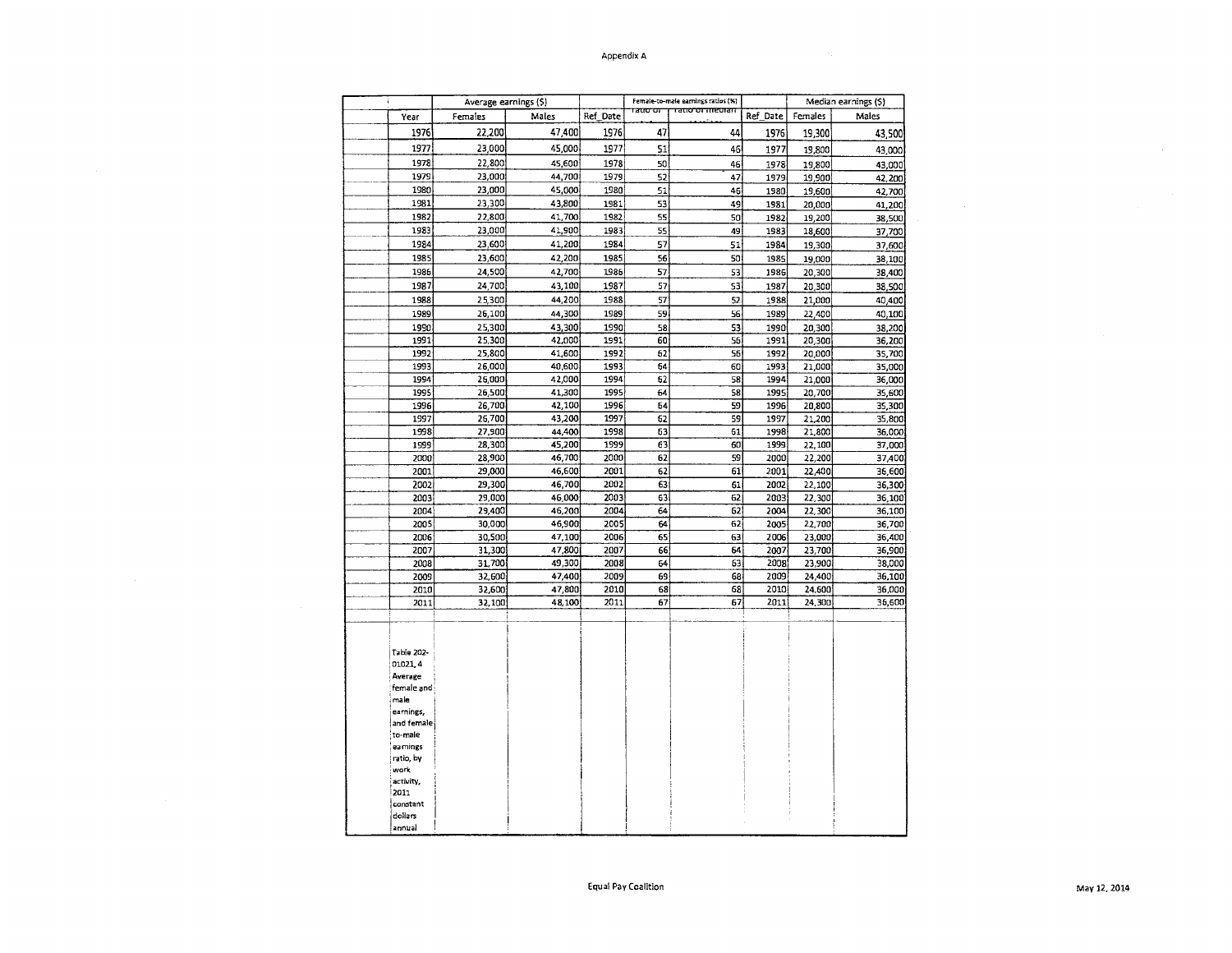Appendix A - Canada All Earners







Equal Pay Coalition May 12, 2014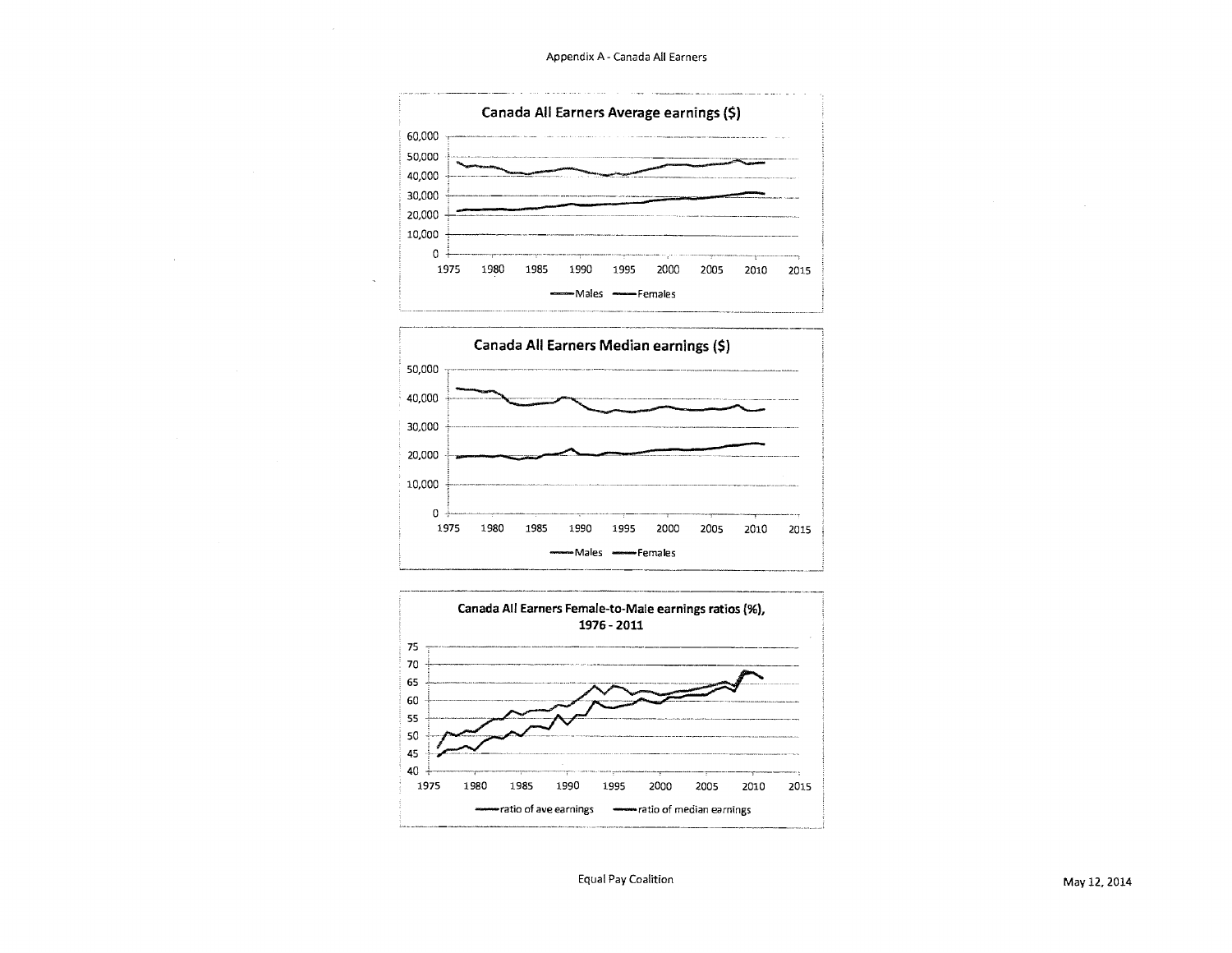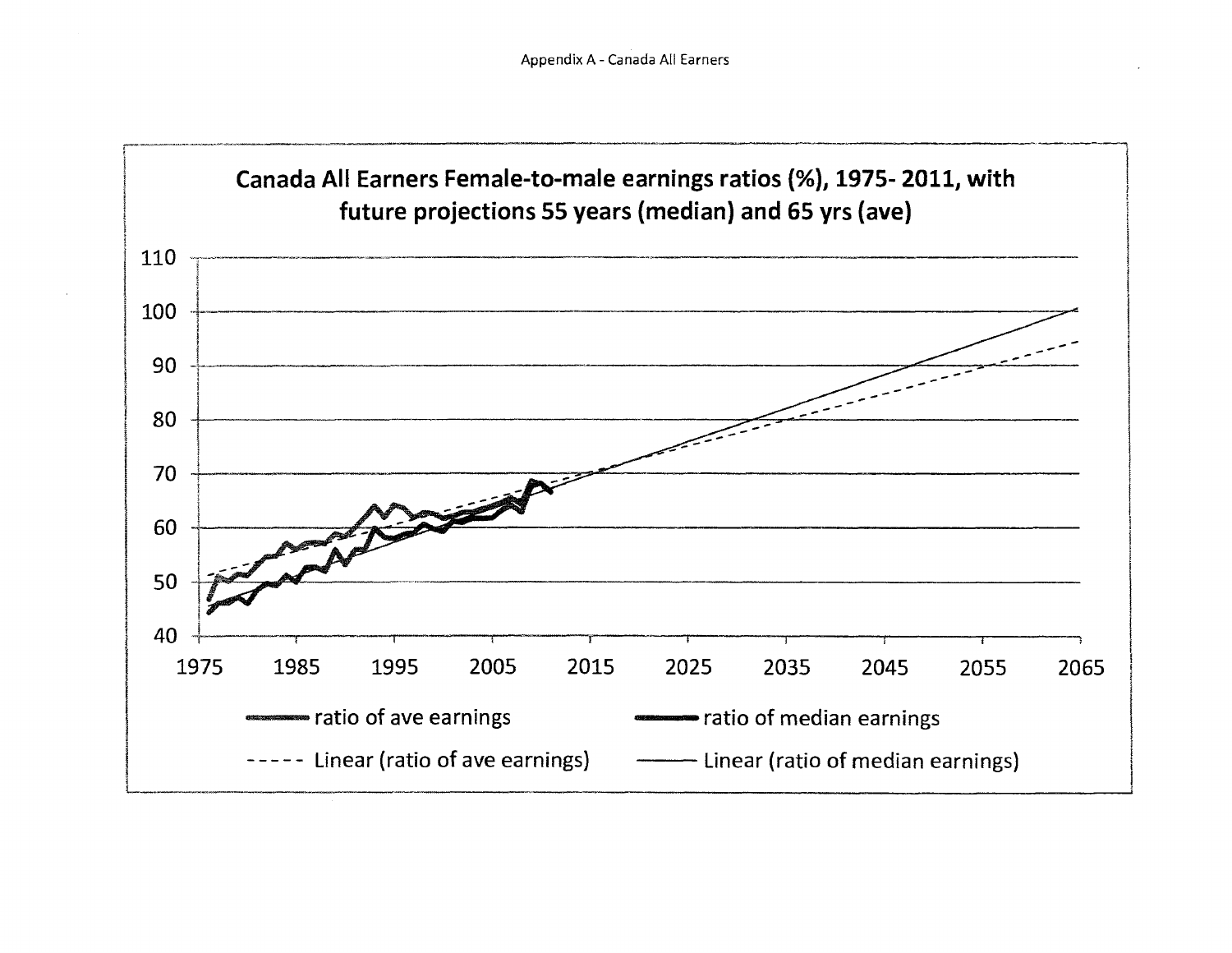#### Appendix B

#### Median Income by Occupational Category

 $\sim$ 

 $\sim$ 

 $\sim$ 

|                                                               |         | 2002   | 2003   | 2004   | 2005   | 2006   | 2007   | 2008   | 2009   | 2010   | 2011   |
|---------------------------------------------------------------|---------|--------|--------|--------|--------|--------|--------|--------|--------|--------|--------|
| Management                                                    | Males   | 63,900 | 63,100 | 63,500 | 67,200 | 66,000 | 67,200 | 71,500 | 73,400 | 71,600 | 65,500 |
|                                                               | Females | 43,600 | 41,800 | 41,500 | 43,700 | 49,100 | 49.900 | 48,600 | 49,400 | 53,500 | 50,000 |
| Business, finance, and administrative                         | Males   | 44,600 | 43,700 | 44,500 | 43,100 | 45,600 | 46,200 | 47,300 | 46,900 | 48,300 | 44,000 |
|                                                               | Females | 32,400 | 32,400 | 32,500 | 32,800 | 33,500 | 34,100 | 35,400 | 35,600 | 34,800 | 35,700 |
| Natural and applied sciences and related                      | Males   | 60,000 | 60,400 | 63,400 | 62,800 | 62,000 | 59,700 | 59.800 | 60,300 | 61,800 | 62,700 |
|                                                               | Females | 45,000 | 46,700 | 45,700 | 48,700 | 46,700 | 50,400 | 53,900 | 53,600 | 52,500 | 52,300 |
| Health                                                        | Males   | 59,600 | 59,800 | 58.100 | 62,100 | 58,200 | 58,600 | 62,200 | 64,500 | 67,300 | 58,900 |
|                                                               | Females | 40,700 | 40,800 | 40,200 | 41,300 | 41,500 | 41,000 | 41,200 | 41,800 | 42.700 | 39,300 |
| Social science, education, government service and religion    | Males   | 57,500 | 57,900 | 54,200 | 57,400 | 61,100 | 60,500 | 55,800 | 50,300 | 56,900 | 55,900 |
|                                                               | Females | 36,600 | 35,000 | 34.700 | 37,500 | 39,200 | 36,500 | 38,200 | 38,900 | 41.000 | 39,500 |
| Art, culture, recreation and sport                            | Males   | 25,900 | 23,400 | 23,100 | 27,300 | 28,700 | 25,300 | 23,400 | 18,700 | 21,400 | 21,800 |
|                                                               | Females | 18,000 | 18,700 | 17,200 | 12,700 | 14,300 | 18,200 | 23,600 | 17,400 | 18,300 | 18,900 |
| Sales and service                                             | Males   | 24,000 | 23,300 | 23,700 | 22,900 | 21,100 | 23,500 | 23,600 | 23,100 | 23,100 | 23,400 |
|                                                               | Females | 12,900 | 12,700 | 12,600 | 13,400 | 13,000 | 13,100 | 13,200 | 13,900 | 14.500 | 15,000 |
| Trades, transport and equipment operators and related         | Males   | 39,800 | 39,000 | 38,400 | 39,200 | 39,000 | 40,500 | 40,300 | 39,100 | 40,800 | 40,700 |
|                                                               | Females | 18,000 | 17,400 | 16,500 | 19,000 | 21,000 | 20,500 | 21,800 | 21,000 | 19,400 | 22,200 |
| Occupations unique to primary industry                        | Males   | 20,500 | 19,900 | 20,600 | 20,600 | 20,900 | 21,400 | 24,700 | 21,200 | 22,600 | 24,200 |
|                                                               | Females | 12,300 | 10,600 | 10,300 | 9,900  | 10,400 | 12,500 | 12,100 | 14.800 | 11,900 | 11,700 |
| Occupations unique to processing, manufacturing and utilities | Males   | 42,000 | 41,300 | 40,000 | 40.200 | 39,700 | 42.100 | 41,000 | 39,500 | 36,800 | 40,800 |
|                                                               | Females | 21,200 | 21,200 | 21,400 | 23,600 | 22,000 | 22,200 | 22,200 | 18,700 | 24,100 | 24,000 |
| Occupation Unknown                                            | Males   | 18,000 | 17,400 | 15,800 | 17.300 | 21,400 | 21,200 | 21,500 | 22,000 | 21,700 | 18,500 |
|                                                               | Females | 12,200 | 11,200 | 11,100 | 11,200 | 13,400 | 13,700 | 12,400 | 14,400 | 14,700 | 12,100 |

Source: Statistics Canada. Table 202-0106 - Earnings of individuals, by selected characteristics and National Occupational Classification (NOC-5), 2011 constant dollars, annual, CANSIM (database). (accessed: 2014-05-03)

 $\sim$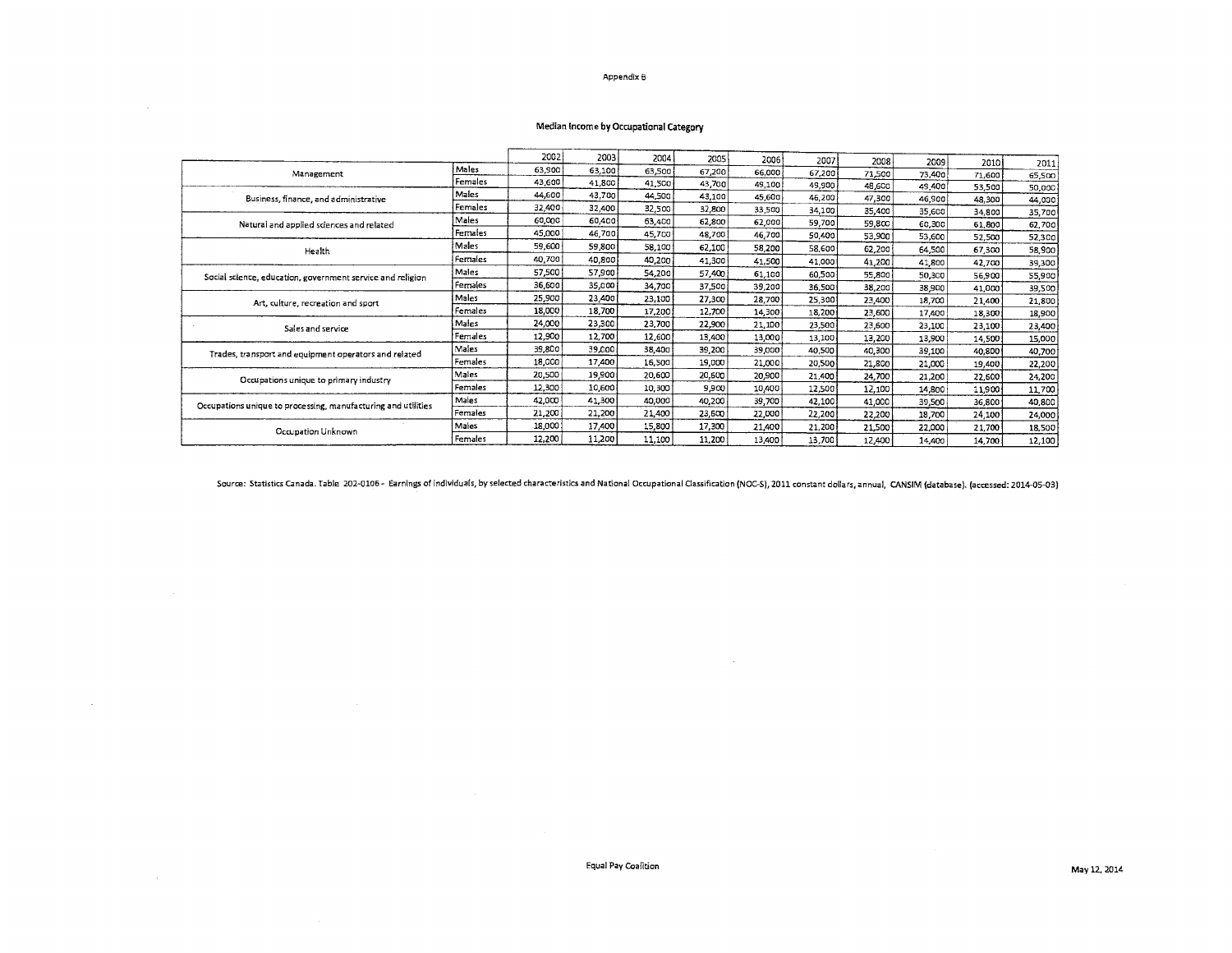#### Appendix C

|                                                     |         |       |       | Median Hourly Wage Rate by Industry |       |       |       |       |       |       |       |
|-----------------------------------------------------|---------|-------|-------|-------------------------------------|-------|-------|-------|-------|-------|-------|-------|
|                                                     |         |       |       |                                     |       |       |       |       |       |       |       |
|                                                     |         | 2004  | 2005  | 2006                                | 2007  | 2008  | 2009  | 2010  | 2011  | 2012  | 2013  |
| Goods-producing sector                              | Males   | 19.53 | 19.8  | 20.38                               | 21.29 | 22    | 22.75 | 23.26 | 23.59 | 24.39 | 24.71 |
|                                                     | Females | 14.38 | 14.84 | 15.04                               | 15.89 | 16.65 | 17.4  | 17.83 | 18.02 | 18.63 | 19.11 |
| Agriculture                                         | Males   | 11.48 | 11.34 | 11.52                               | 12.18 | 13.25 | 13.58 | 13.76 | 14.09 | 15.08 | 14.76 |
|                                                     | Females | 9.68  | 10.15 | 10.23                               | 10.49 | 11.71 | 11.39 | 12.48 | 12.33 | 12.86 | 13.16 |
| Forestry, fishing, mining, quarrying, oil and gas   | Males   | 22.6  | 23.48 | 24.55                               | 25.64 | 27.04 | 28.36 | 29.2  | 29.34 | 30.75 | 31.92 |
|                                                     | Females | 17.78 | 19.82 | 20.27                               | 21.48 | 23.05 | 24.62 | 24.5  | 26.4  | 27.22 | 28.47 |
| Utilities                                           | Males   | 28.35 | 28.71 | 28.98                               | 30.42 | 30.51 | 31.54 | 33.66 | 33.23 | 33.84 | 34.3  |
|                                                     | Females | 22.66 | 22.9  | 23.92                               | 24.43 | 24.2  | 25.46 | 28,61 | 27.14 | 29.41 | 28.59 |
| Contruction                                         | Males   | 19.1  | 19.43 | 19.99                               | 20.86 | 21.8  | 22.86 | 23.24 | 24.26 | 25.15 | 25.38 |
|                                                     | Females | 15.05 | 14.75 | 15.61                               | 16.6  | 17.45 | 18.61 | 18,56 | 19.17 | 19.77 | 20.16 |
| Manufacturing                                       | Males   | 19.15 | 19.69 | 20.02                               | 20.57 | 21.25 | 21.83 | 22.03 | 21.96 | 22.56 | 22.84 |
|                                                     | Females | 14.12 | 14.72 | 14.9                                | 15.35 | 16.08 | 16.62 | 17.22 | 17.36 | 17.47 | 18.23 |
| Services-producing sector                           | Males   | 17.28 | 17.8  | 18.29                               | 18.88 | 19.62 | 20.12 | 20.57 | 20.71 | 21.41 | 21.85 |
|                                                     | Females | 14.94 | 15.3  | 15.87                               | 16.41 | 17.17 | 17.84 | 18.2  | 18.6  | 19.08 | 19.45 |
| Trade                                               | Males   | 13.81 | 14.04 | 14.5                                | 14.86 | 15.28 | 16.16 | 16.16 | 16.16 | 16.59 | 17.2  |
|                                                     | Females | 9.88  | 10.04 | 10.27                               | 10.77 | 11.25 | 11.7  | 12    | 12.1  | 12.58 | 12.89 |
| Transportation and warehousing                      | Males   | 18.46 | 18.94 | 19.94                               | 20.09 | 20.36 | 21.38 | 22.07 | 21.8  | 22.61 | 22.74 |
|                                                     | Females | 16.22 | 16.3  | 16.84                               | 17.03 | 18.08 | 18.56 | 19.54 | 18.82 | 20.18 | 20.08 |
| Finance, insurance, real estate and leasing         | Males   | 20.41 | 21.9  | 22.11                               | 22.38 | 24.57 | 23.91 | 24.39 | 24.51 | 25.98 | 25.81 |
|                                                     | Females | 16.72 | 16.86 | 17.77                               | 18.53 | 19.22 | 19.68 | 20.06 | 20.56 | 21.45 | 21.73 |
| Professional, scientific and technical services     | Males   | 24.45 | 25.23 | 26.16                               | 26.82 | 28.1  | 29.37 | 29.6  | 29.18 | 31.05 | 31.5  |
|                                                     | Females | 17.78 | 18.51 | 18.94                               | 19.53 | 20.57 | 20.93 | 21.47 | 22.04 | 22.28 | 23.09 |
| Business, building and other support services       | Males   | 12.02 | 12.13 | 12.98                               | 13.49 | 14.05 | 14.4  | 14.85 | 15.08 | 15.44 | 15.82 |
|                                                     | Females | 11.68 | 11.64 | 11.97                               | 12.74 | 12.84 | 13.73 | 14.04 | 14.3  | 14.8  | 14.66 |
| <b>Educational services</b>                         | Males   | 24.53 | 24.81 | 26.06                               | 25.99 | 26.82 | 27.75 | 28.67 | 29.7  | 30.68 | 31.05 |
|                                                     | Females | 21.1  | 22.02 | 22.46                               | 22.69 | 24.11 | 24.79 | 25.95 | 25.9  | 26.9  | 27.21 |
| Health care and social assistance                   | Males   | 19.24 | 18.74 | 19.22                               | 19.75 | 20.19 | 21.75 | 21.71 | 22.07 | 22.53 | 23.63 |
|                                                     | Females | 17.47 | 18    | 18.27                               | 19.02 | 19.73 | 20.2  | 20.5  | 21.16 | 21.3  | 21.89 |
| Information, culture and recreation                 | Males   | 17.81 | 18.62 | 19.14                               | 20.22 | 19.56 | 20.42 | 21.51 | 21.43 | 21.02 | 21.81 |
|                                                     | Females | 14.74 | 15.52 | 15.74                               | 16.43 | 16.49 | 17.21 | 17.26 | 17.98 | 18.04 | 18.66 |
| Accommodation and food services                     | Males   | 9.56  | 9.73  | 9.83                                | 10.02 | 10.29 | 10.82 | 11.15 | 11.64 | 12    | 12    |
|                                                     | Females | 8.43  | 8.88  | 9.09                                | 9.55  | 9.98  | 10.16 | 10.56 | 10.92 | 11.15 | 11.3  |
| Other services                                      | Males   | 15.85 | 16.04 | 16.63                               | 17.82 | 18.14 | 19.09 | 18.85 | 19.93 | 19.83 | 20.97 |
|                                                     | Females | 11.85 | 12.13 | 12.56                               | 13.04 | 13.37 | 14.27 | 14.53 | 14.63 | 15.02 | 15.02 |
| Public administration                               | Males   | 25.33 | 26,42 | 27.28                               | 28.16 | 29.38 | 30.41 | 31.38 | 31.38 | 32.55 | 33.37 |
|                                                     | Females | 21.36 | 22.18 | 22.62                               | 23.75 | 24.65 | 25.41 | 26.01 | 26.65 | 27.34 | 28.28 |
|                                                     |         |       |       |                                     |       |       |       |       |       |       |       |
|                                                     |         |       |       |                                     |       |       |       |       |       |       |       |
| Source: Statistics Canada. Table 282-0071 - Labour  |         |       |       |                                     |       |       |       |       |       |       |       |
| force survey estimates (LFS), wages of employees    |         |       |       |                                     |       |       |       |       |       |       |       |
| by type of work, North American Industry            |         |       |       |                                     |       |       |       |       |       |       |       |
| Classification System (NAICS), sex and age group,   |         |       |       |                                     |       |       |       |       |       |       |       |
| unadjusted for seasonality, annual (current dollars |         |       |       |                                     |       |       |       |       |       |       |       |
| unless otherwise noted), CANSIM (database).         |         |       |       |                                     |       |       |       |       |       |       |       |
| (accessed: 2014-05-04)                              |         |       |       |                                     |       |       |       |       |       |       |       |